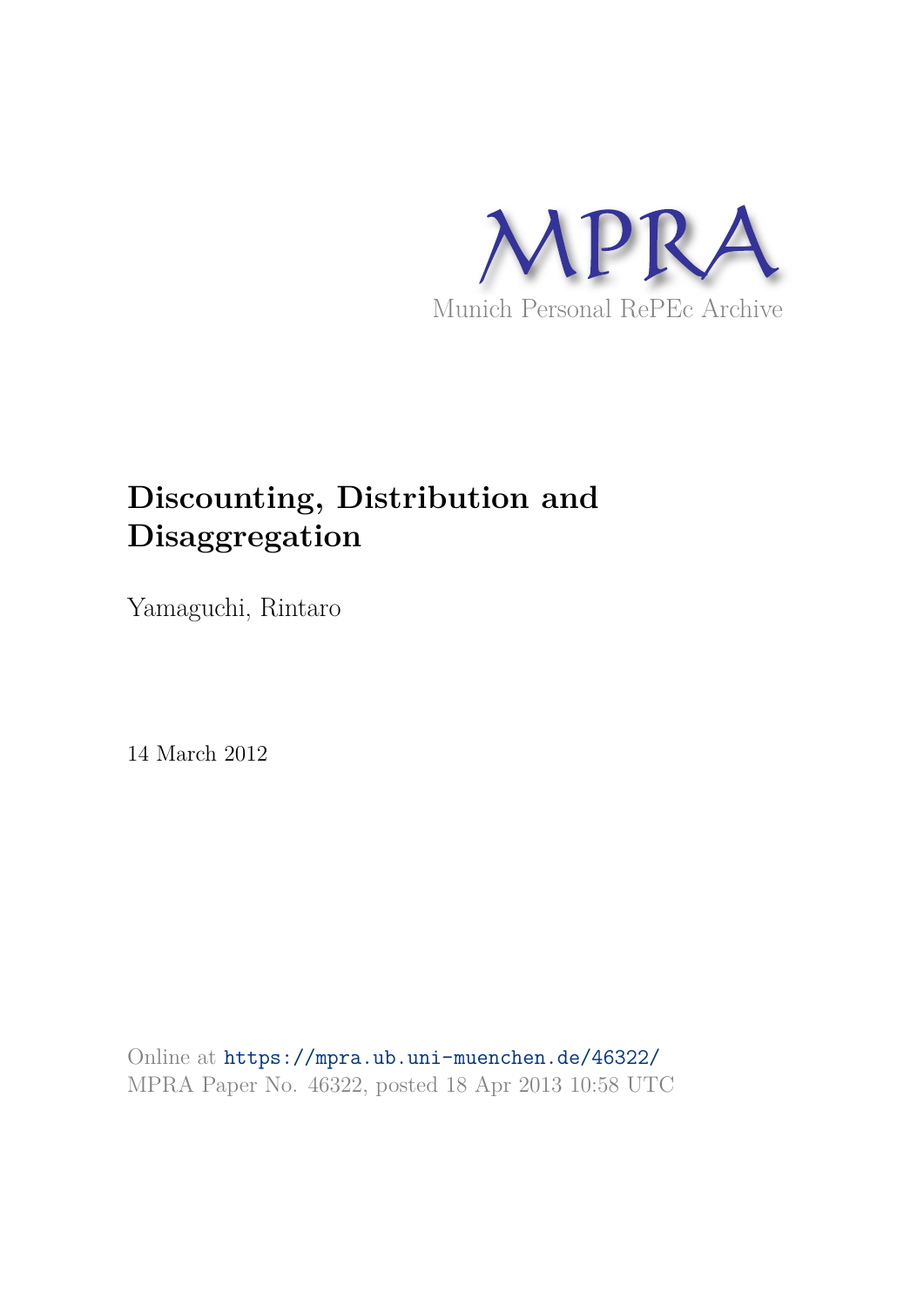# Discounting, Distribution and Disaggregation

### March 14, 2012

#### **Abstract**

To consider the implication of disaggregated consumption and discounting, we study discounting in a world composed of the rich and the poor, a standard setting in the literature of cost-benefit analysis with distributional considerations. We derive several discount rates for different numéraires, which would enable us to discuss intergenerational and intragenerational equity in common terms. In the example of CES-CRRA utility, we also show that disaggregated discount rates may vary owing to several factors. One important parameter of such –inequality aversion– can be determined in unknown weighting of intergenerational and intragenerational concerns.

*Key Words:* Discounting; income distribution; climate change; environmental stock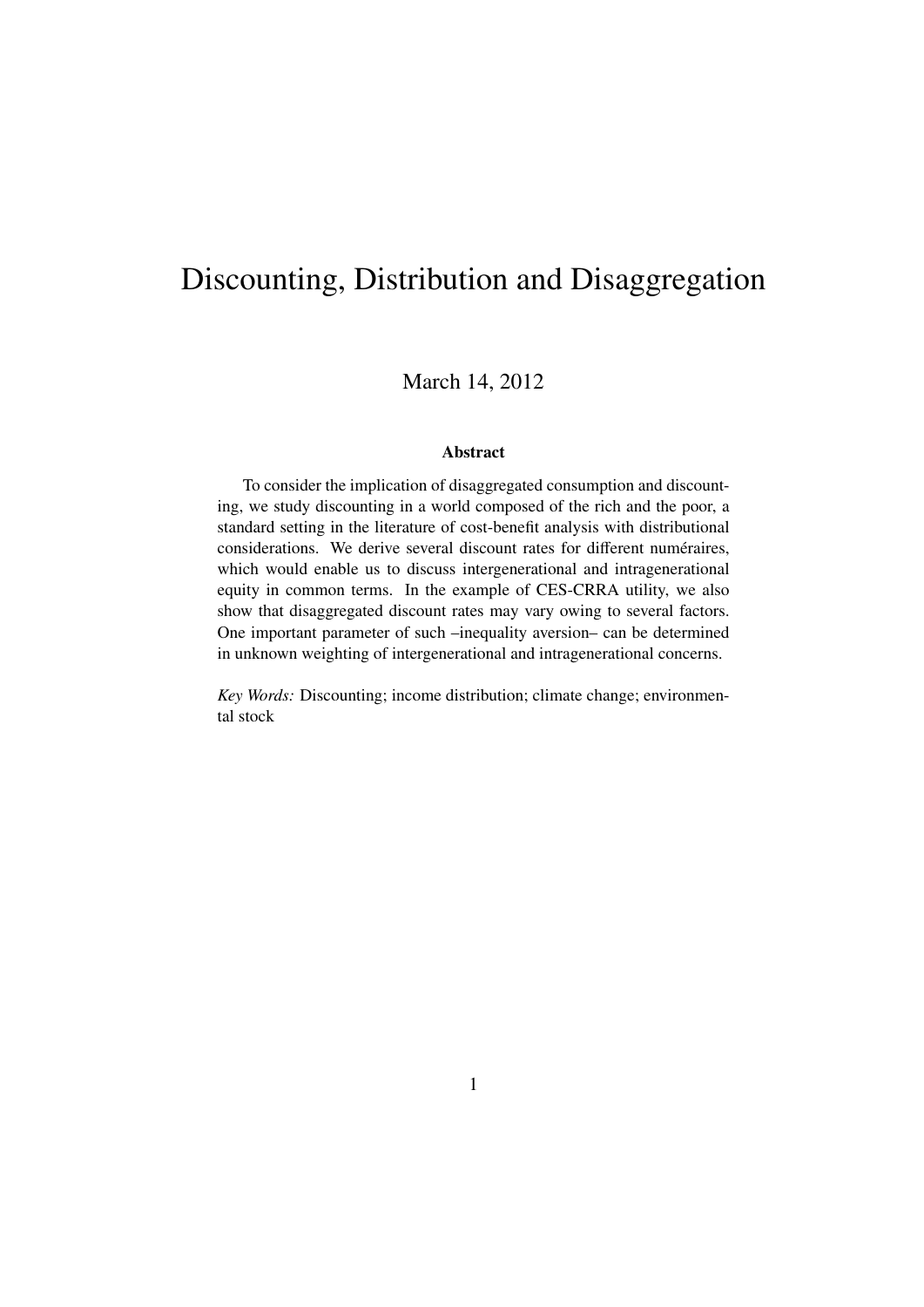## **1 Introduction**

In the series of reports published by IPCC over the past decade, one of the most controversial socioeconomic factor has been the choice of discount factor for measuring costs and benefits of future climate change, which was especially evident in Second Assessment Report of 1995. Similarly, right after the launch of the *Stern Review*, most criticisms (and plaudits) referred to its choice of low utility discount rate that could have led to the opposite conclusion were it higher.

Standard analysis suggests that the consumption discount rate is made up of pure rate of time preference and the product of consumption growth rate and the elasticity of marginal utility of consumption. But the rate of "consumption growth" seems too aggregate to discuss such a global and durable issue, so some authors scrutinize the prospect of consumption, along the line of the limited substitutability argument of Gerlagh and van der Zwaan (2002). In such a move, Hoel and Sterner (2007) and Traeger (2011) assume consumption of usual commodities and environmental quality as arguments of utility. Assigning relative prices to both consumption and the environment, they show that when discounting the environment the possible increase of the relative price of the environment should be deducted from the usual consumption discount rate. Applying this formulation to the DICE model of Nordhaus (2008) would propose the optimal emission of carbon dioxide become zero within a century (Sterner and Persson 2008).

Aside from the relatively oft-debated issue of uncertain consumption, another route that can be taken to elaborate the consumption prospect is to disaggregate consumption into the rich and the poor. Equity consideration in cost-benefit analysis dates back at least to Dasgupta et al.'s (1972) exposition which proposed some unknown redistributional weight be placed on the poor's consumption. Since then, however, equity weighting has been almost evicted from standard analysis under the banner of Kaldor-Hicks compensation criterion, but it has recently been making a comeback in the context of climate change. An obvious reason is that it is very costly or unrealistic to compensate those who suffer positive net damage from climate change in the present and in the future. A pioneering study in this regard is Azar and Sterner (1996) again and Fankhauser et al. (1997), who have considered weighting costs and benefits by the elasticity of marginal utility of income<sup>1</sup>. Kaplow and Weisbach (2011) clarify that the elasticity of marginal utility is essentially a reduced form derived from the composite of the utility function

<sup>&</sup>lt;sup>1</sup>Their numéraires were marginal utility of the rich and the average, respectively, but they were shown to be equivalence process by Azar (1999).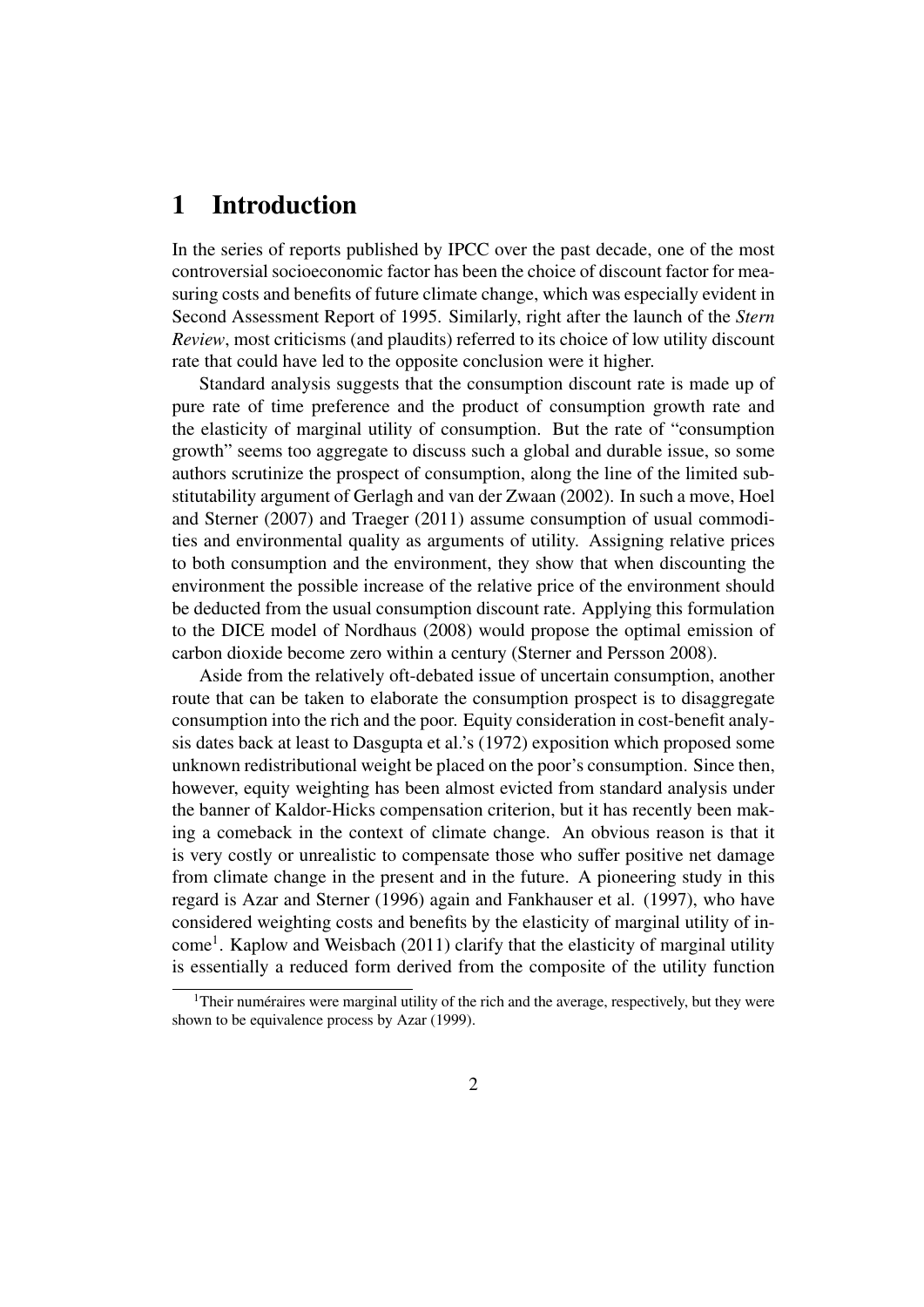and the social welfare function.

In debates about climate change, unarguably one of the most contentious practical problems of equity consideration, it is sometimes suggested that enhancing adaptive behavior of the vulnerable should be prioritized over costly, uncertain mitigative policies by the rich countries. For example, referring to the relation between the two policies as "trade-offs," Tol (2005) suggests that reducing impacts might be more efficient than reducing emissions in Africa and Latin America<sup>2</sup>. In this context also, discounting based on disaggregated consumption could be of more significance if we pose the problem as mitigation versus adaptation, each affecting the rich and the poor in a different manner.

All these explain the motivation of the current paper. Quite a few papers have accumulated regarding the substitutability and the equity consideration, but few studies focus on their combination, albeit its apparent relevance in the policy debate. If we disaggregate consumption into the rich and the poor, while keeping the dual consumption of the composite good and the environment, we get a more precise idea of what is going on in terms of the discount rate. In the course of doing so, we start with a general social welfare function (SWF), and gradually proceed while clarifying several formulations of social discount rates. By introducing income groups and the environment in a social welfare function, we will find how population change, time preference rates in each group, utility growth, the self-elasticity of consumption and cross elasticity of consumption and the environment all help to determine the discount rates. Specifically, the combination of inequality aversion, relative risk aversion, and the cross elasticity of marginal utility is shown to yield interesting diversion between the income groups in the simulation results. This two-good, two-country model highlights the problem of applying "one-size-fits-all" discount rate in the global warming discussion in the current world<sup>3</sup>. Also, the discount rate for the environment numéraire now includes the "welfare value share" of each income group. Furthermore, it would clarify the oft-debated balancing act of intergenerational equity and intragenerational equity (Schelling 1995; Portney and Weyant 1999; López 2005), by directly comparing the welfare of people in a different land, living in different times.

In the next section, we study a general SWF and state some remarks on several discount rates. Section 3 introduces a CES-CRRA utility function which is dependent on both consumption and the environmental stock. In Section 4, we

<sup>&</sup>lt;sup>2</sup>See also Lomborg (2008) for a similar non-technical argument.

<sup>&</sup>lt;sup>3</sup>In a related vein, a recent paper by Anthoff and Tol (2010) calculates different social costs of carbon according to different social welfare functions.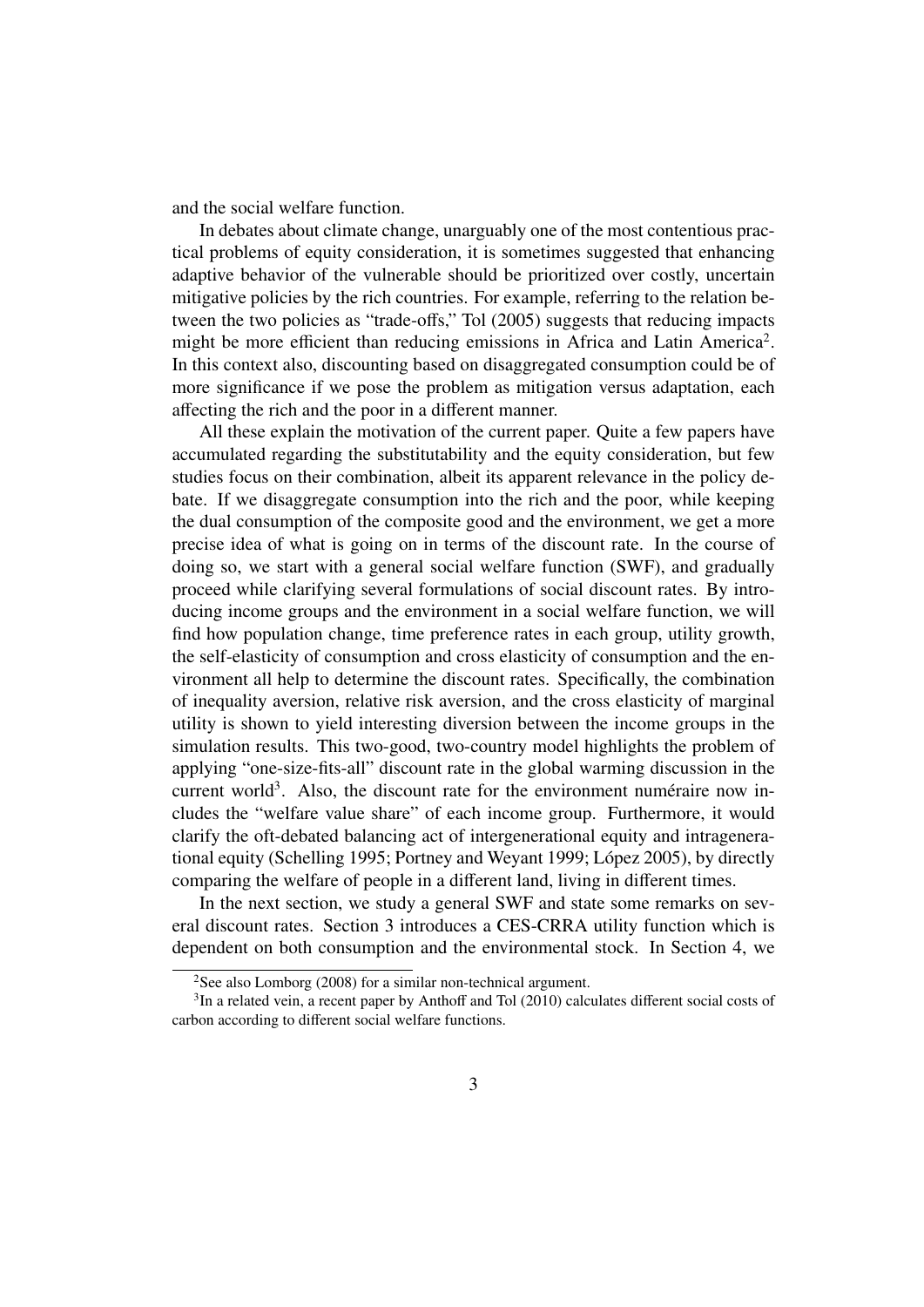explore an intertemporal version of unknown equity weighting, which can be applied practically to study the significance of inequality aversion discussed in the preceding sections. Section 5 concludes.

# **2 General Formulation**

We would like to consider a general SWF, which go beyond the dichotomy of either a utilitarian or Rawlsian. Indeed, as Pearce (2003) put it, distributional weights raise the problem that "any number of social welfare functions (SWFs) can be postulated, each producing different weightings", so we start with a formulation as general as possible, following Azar (1999) and Johansson-Stenman (2000, 2005). We assume that the world is divided between the rich and the poor. Our "welfaristic" social welfare function is inherently an intertemporal one, and differs from a representative agent utility:

$$
W = \int_0^\infty w(u_r(t), u_p(t), t)dt,
$$
\n(1)

where *w* is an instantaneous Bergson-Samuelson welfare valued at the present term,  $u_r(t)$  and  $u_p(t)$  represent utility for an individual in the rich and the poor world, respectively. We extend this expression by defining the instantaneous welfare (Fankhauser et al. 1997):

$$
W = \int_0^\infty \frac{1}{1 - \alpha} [L_r u_r^{(1 - \alpha)} e^{-\delta_r t} + L_p u_p^{(1 - \alpha)} e^{-\delta_p t}] dt, \ \alpha \neq 1,
$$
 (2)

where  $L_r$  and  $L_p$  stand for the populations in the rich and the poor, assumed to be exogenously determined. This type is sometimes called constant inequality aversion, or constant equality aversion, depending on the value of  $\alpha$  (i.e.  $-w_{uu}u/w_u = \alpha$ , where the subscript *i* is omitted).

Note also that the time preference rates,  $\delta_r$  of the rich and  $\delta_p$  of the poor, can differ from each other in the above setting. Utility discount rate, or social rate of time preference, should be firmly founded from an ethical point of view. Then discounting utility at a different rate might appear an erroneous move. That said, different rates of utility discount can not be so much of a cardinal sin for some reasons. The rate, also reflecting people's rate of impatience, can differ in each income group. If those in each group reach a consensus on the group's discount rate, which then turn out to be different from the other group, different rates of utility discount should be accepted. Indeed, this is loosely similar to the formulation of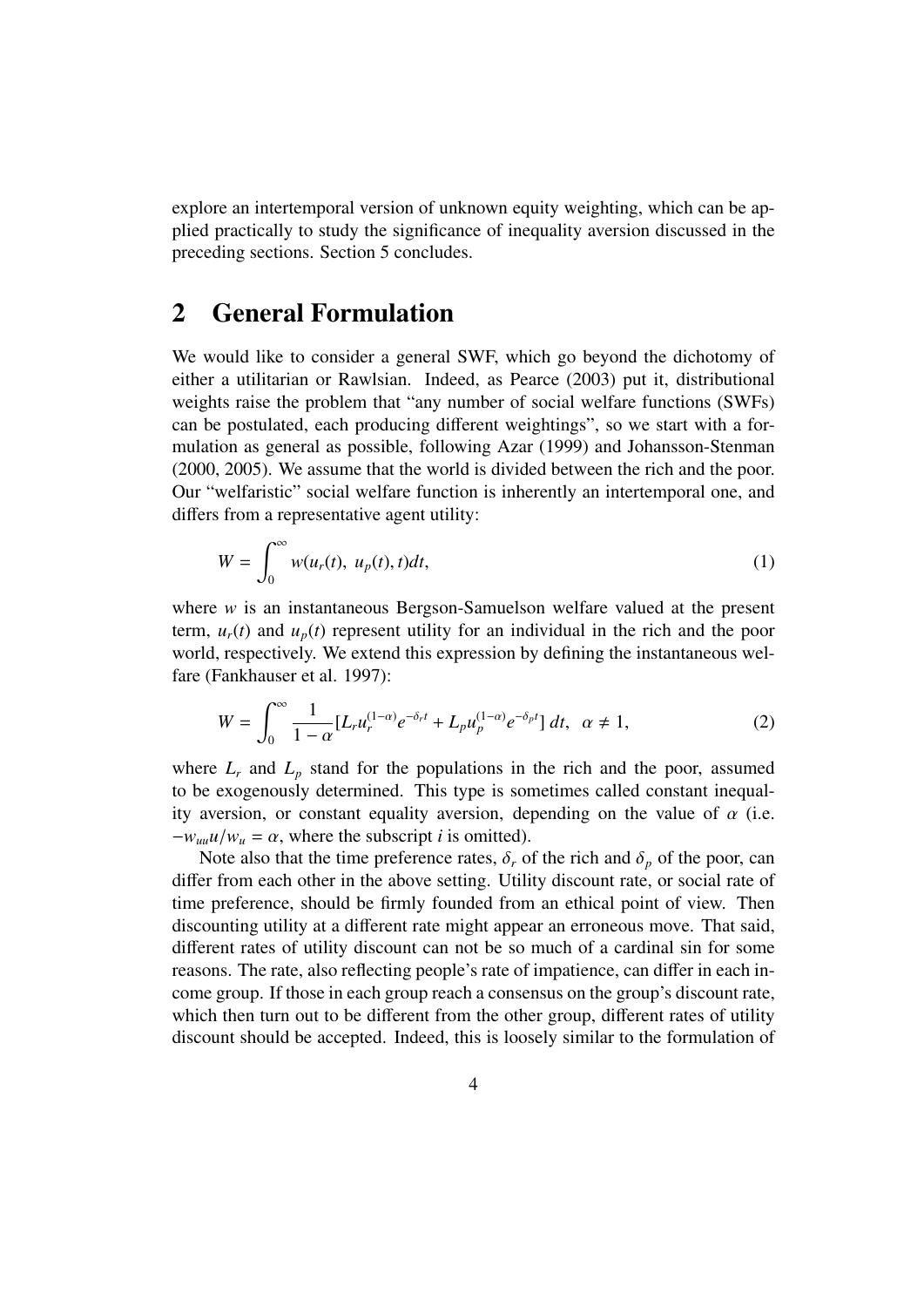Li and Löfgren  $(2000)$ , who considered a world of two persons, one conservationist and the other utilitarian. In such a setting, the conservationist's view is more and more weighted as time passes. Also, while human being as a whole is on the same boat called the Earth, one may consider one group's possibility of extinction is higher than the other. After all, if we heuristically find that this cannot be permissible, then we can simply give it up and set  $\delta_r = \delta_p$ .

As for the utility, we briefly note here that it is dependent on per capita consumption,  $C_i/L_i$ , and the environment, namely,

$$
u_i = u(C_i/L_i, E), \text{ for } i = p, r,
$$
\n
$$
(3)
$$

where  $\partial u_i/\partial c_i > 0$ ,  $\partial u_i/\partial E > 0$ ,  $\partial^2 u_i/\partial c_i^2 < 0$ , and  $\partial^2 u_i/\partial E^2 < 0$ , but the sign of ∂ <sup>2</sup>*ui*/∂*ci*∂*E* is ambiguous. Here *E* stands for an aggregate proxy for the environment, typically a global ecosystem or a global sink for atmospheric concentration of carbon dioxide. *E* does not come with a suffix for the income category as it stands for a global public good, but the consequences of a perturbation in it can be widely different, so that it may be that those in each group have different preferences toward *E*. It is also important to note that we abstract away from inequality *within* each group.

Now let us define a discount rate as the rate of change of the shadow price of the object in question. For example, the shadow price of per capita utility at *t* is  $\partial w / \partial u_i = L_i u_i^{-\alpha}$  $\int_{i}^{-\alpha} e^{-\delta_{i}t}$  for  $i = p, r$ , so that *i*'s per capita utility discount rate  $\rho_{i}^{pcu}$ *i* becomes

$$
\rho_i^{pcu} = -\frac{d}{dt}\frac{\partial w}{\partial u_i(t)} = \frac{-\partial^2 w/\partial u_i \partial t}{\partial w/\partial u_i} + \frac{-u_i \partial^2 w/\partial u_i^2}{\partial w/\partial u_i} \frac{\dot{u}_i}{u_i} = \delta_i - \frac{\dot{L}_i}{L_i} + \alpha \frac{\dot{u}_i}{u_i}, \text{ for } i = p, r.
$$
\n(4)

In the literature it is common to refer to the pure rate of time preference  $\delta_i$  as the utility discount rate, but it is clear from the above expression that it holds only under utilitarianism. When the numeraire is per capita utility, the latter is equal to the former, net of the rate of population growth, plus the rate of utility growth multiplied by the inequality aversion parameter,  $\alpha$ . The message is that, for a developing world where population is increasing at a rate higher than the developed world, per capita utility discount rate should be smaller. The second term expresses decreasing marginal welfare of utility, also appearing in the discount rate in the utility term. For the case of classical utilitarianism, however, one unit of increase in utility in any region would amount to one unit of social welfare at that moment, i.e.  $\alpha = 0$ , so that the third term disappears. Also, a representative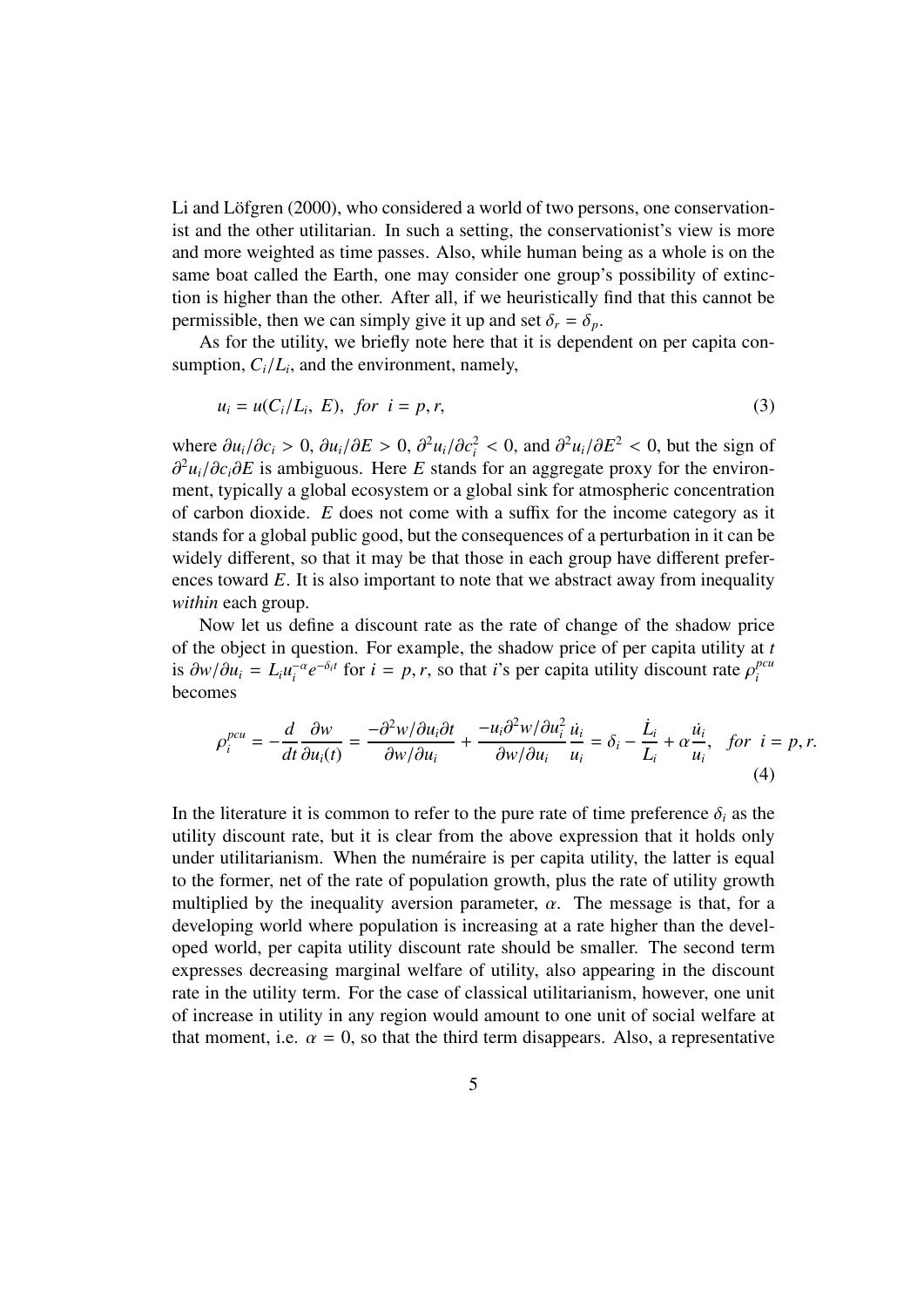agent model assumes constant population by definition, which would nullify the second term as well.

Likewise, the shadow price of per capita consumption at *t* is  $\partial w / \partial c_i = L_i u_i^{-\alpha}$  $e^{-\alpha}e^{-\delta_i t}\partial u_i/\partial c_i$ for  $i = p, r$ , so we have

$$
\rho_i^{pcc} = \delta_i - \frac{\dot{L}_i}{L_i} + \alpha \frac{\dot{u}_i}{u_i} - \frac{\frac{d}{dt} \frac{\partial u_i}{\partial c_i}}{\partial u_i / \partial c_i}, \quad \text{for } i = p, r. \tag{5}
$$

That is, in addition to the per capita utility discount rate  $\rho^{pcu}$ , we should discount further for the growth of the derivative of utility with regard to its arguments. If we consider *aggregate* consumption, rather than *per capita* consumption, in a given group, the second term of the rate of the population change is canceled out.

Now, as we assume that people derive utility from the environment as well as from consumption, care is taken in developing the last term of the RHS in (5), as

$$
-\frac{\frac{d}{dt}\frac{\partial u_i}{\partial c_i}}{\partial u_i/\partial c_i} = -\frac{\frac{\partial^2 u_i}{\partial c_i^2}\dot{c}_i + \frac{\partial^2 u_i}{\partial c_i \partial E}\dot{E}}{\partial u_i/\partial c_i} = \eta_{cc}^i \frac{\dot{c}_i}{c_i} + \eta_{cE}^i \frac{\dot{E}}{E}, \quad \text{for } i = p, r,
$$
(6)

where  $\eta_{cc}^i \equiv -u_{icc}c_i/u_{ic}$  and  $\eta_{cE}^i \equiv -u_{icE}E/u_{ic}$  In a standard Ramsey model, where consumption is the only argument of utility, (6) corresponds to the elasticity of marginal utility of consumption multiplied by the consumption growth rate. When the environment also affects utility, what should be added to this is the cross elasticity of marginal utility of consumption and the environment, multiplied by the growth of the environmental stock (e.g. Krautkraemer 1985).

Plugging (6) into the equation (5) for  $i = p, r$ , we obtain the difference between the per capita consumption rate of the rich and that of the poor:

$$
\rho_r^{pcc} - \rho_p^{pcc} = (\delta_r - \delta_p) - \left[\frac{\dot{L}_r}{L_r} - \frac{\dot{L}_p}{L_p}\right] + \alpha \left[\frac{\dot{u}_r}{u_r} - \frac{\dot{u}_p}{u_p}\right] + \left[\eta_{cc}^r \frac{\dot{c}_r}{c_r} - \eta_{cc}^p \frac{\dot{c}_p}{c_p}\right] + (\eta_{cE}^r - \eta_{cE}^p) \frac{\dot{E}}{E}
$$
\n(7)

.

In other words, per capita consumption discount rates would be the same value only when the RHS of (7) becomes zero.

For the cross elasticity of marginal utility of consumption, little is known yet. But when consumption and the environment are substitutes,  $\eta_{cE} > 0$ , when complements,  $\eta_{cE}$  < 0. Heal (2009) argues that it is likely to be negative, and so assume Weikard and Zhu (2005), but things may vary according to income groups. When people enjoy a high level of average consumption, the environment can be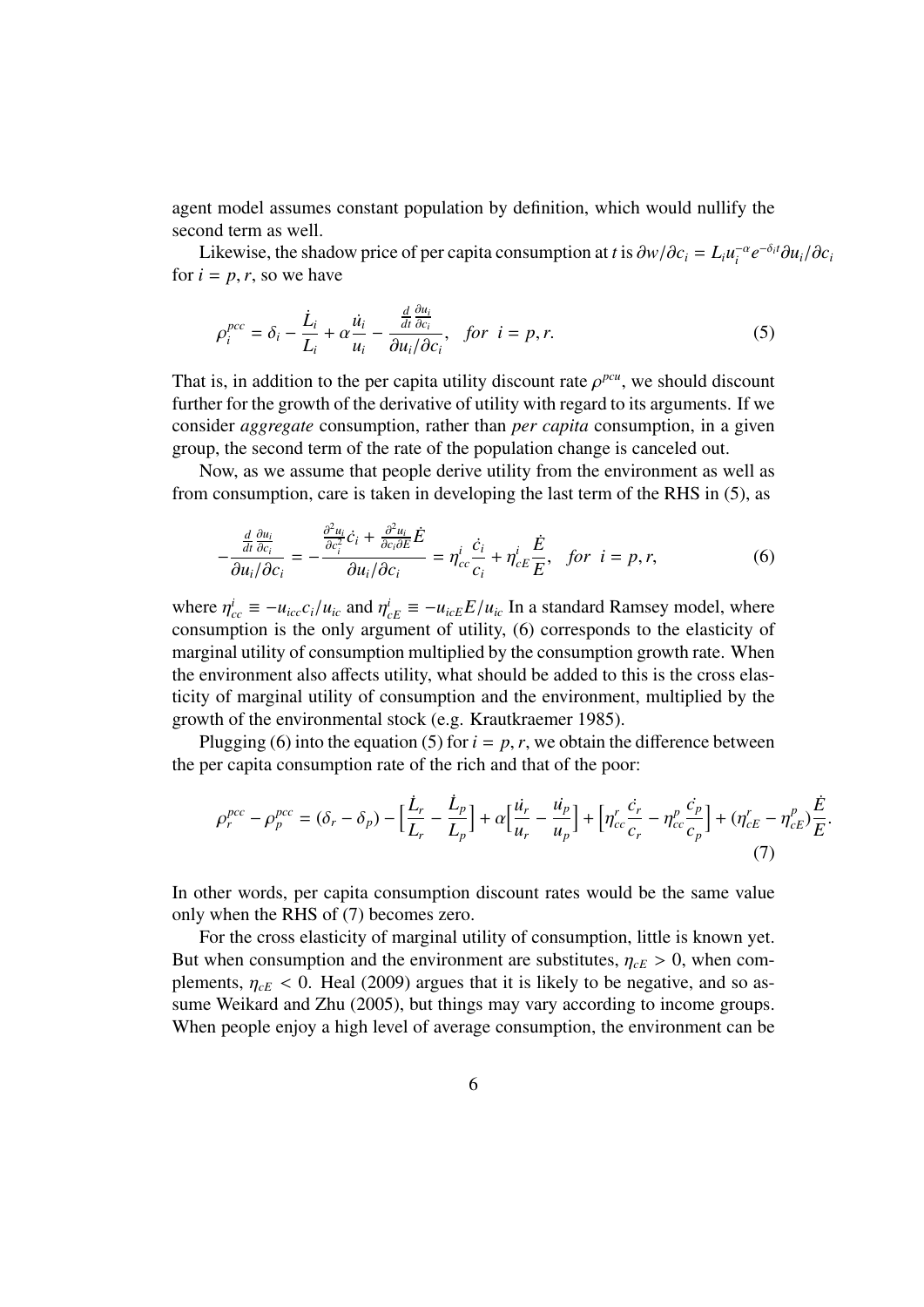perceived as a substitute, so the growth in the environmental good can actually decrease the marginal utility of consumption. On the contrary, when the economy is based on subsistence, or physically and economically vulnerable to environmental damage, it seems safe to assume consumption and the environment are complements. The feasibility of formulating such functions is quite another matter, which is to be explored in the next section.

## **3 An Example of CES-CRRA Utility**

In this section, we further specify the utility function and elaborate on the characteristics of the formulation shown in the previous section. We follow Hoel and Sterner (2007) in assuming a constant elasticity of substitution between consumption  $c$  and the environment  $E$ . Also, relative risk aversion is set constant at  $\beta$ (> 0,  $\neq$  1). Formally, we have

$$
u_i = u(c_i, E) = \frac{1}{1 - \beta} [(1 - \gamma) c_i^{1 - 1/\sigma} + \gamma E^{1 - 1/\sigma}]^{(1 - \beta) \frac{\sigma}{\sigma - 1}} \text{ for } i = p, r,
$$
 (8)

where  $\sigma > 0$  is the elasticity of substitution between consumption and the environment, and  $\gamma$  is a weight-like constant which is in the range of (0,1). Now we will have a look at each term in the RHS of (7) by turn.

## **3.1 Utility discount rate**

The utility discount rate is sometimes called the rate of pure time preference, or the rate of impatience in others. It is considered to be a parameter to be ethically determined, which is why so controversial. Some authors including Ramsey and Harrod famously state that it should be set at nil since future generations cannot be discriminated just because they live in the future, resorting to analogy with the legitimacy of modern spatial discrimination. Others point out, however, that with our possibility of our extinction being positive, it should be above zero by nature, however abysmally low it may be. Also, zero impatience would imply an absurdly high saving rate in a productive economy (Dasgupta 2008).

The question of relevance to the current debate is: do we have a different utility discount rate depending on the income level<sup>4</sup>? Three rationales for differentiation come up immediately. First, when the utility discount rate is seen as

<sup>&</sup>lt;sup>4</sup>A survey by Frederick et al. (2002) shows that utility discounting varies among individuals even within one empirical research.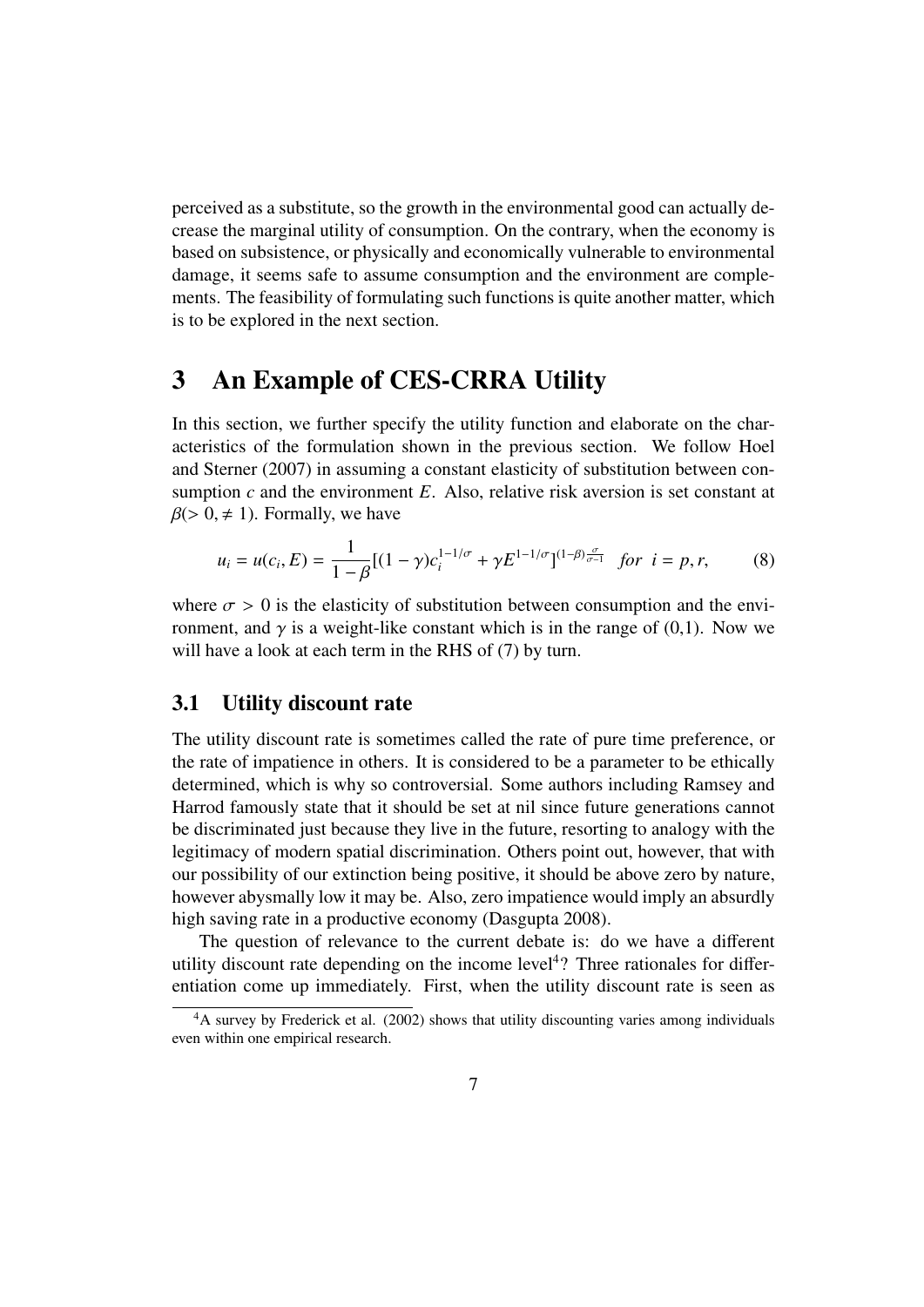the survival probability of individuals, the shorter average lifetime they have, the higher discount rate they are taken to have. Second, similarly, if the discount rate is interpreted as the survival probability of rich and poor dynasties, the poorer group might face larger extinction risk because of their harsh environment. Third, and most importantly, there is ethical intuition that rationale for utility discounting is stronger in the case of the rich than for the poor.

For all this, just because different income groups may have different patience level doesn't mean different utility discount rates *should* be applied when we assume a social (world) planner maximizing  $(2)^5$ . Although we cannot discuss this issue furthermore in this paper, it seems safer to keep assuming that  $\delta_r - \delta_p$  is at most negligible until we come up with rationale for discrimination.

### **3.2 Population growth rate**

As described above, this term appears only when we are talking about per capita consumption as numeraire, while it disappears for the case of the conventional aggregate consumption discount rate. We simply take it that population growth rates are exogenously given<sup>6</sup>. So the message here is simply that there might arise a wide diversion of per capita consumption discount rates due to the different prospects of population growth.

## **3.3 Elasticity of marginal utility of consumption and consumption growth**

The product of elasticity of marginal utility of consumption and consumption growth rate is also revealed in the conventional Ramsey discounting. There is already a huge discussion on this, although apparently there is no consensus up to now. The ethical part is the elasticity  $\eta_{cc}^i$ , which is usually assumed to fall somewhere in the range of 1 and 4. In the current formulation of utility, it becomes

$$
\eta_{cc}^{i} = -u_{icc}c_{i}/u_{ic} = (\beta - \frac{1}{\sigma})(1 - \phi^{i}) + \frac{1}{\sigma} = \beta(1 - \phi^{i}) + \frac{1}{\sigma}\phi^{i} > 0,
$$
\n
$$
\text{where} \quad \phi^{i} \equiv \frac{\gamma E^{1-1/\sigma}}{(1 - \gamma)c_{i}^{1-1/\sigma} + \gamma E^{1-1/\sigma}}.
$$
\n(9)

<sup>&</sup>lt;sup>5</sup>Furthermore, as time goes to infinity, different pure rates of time difference exhibit problematic consumption paths.

<sup>&</sup>lt;sup>6</sup>Endogenous population would raise another deep policy implication, as is noted in Dasgupta (2008).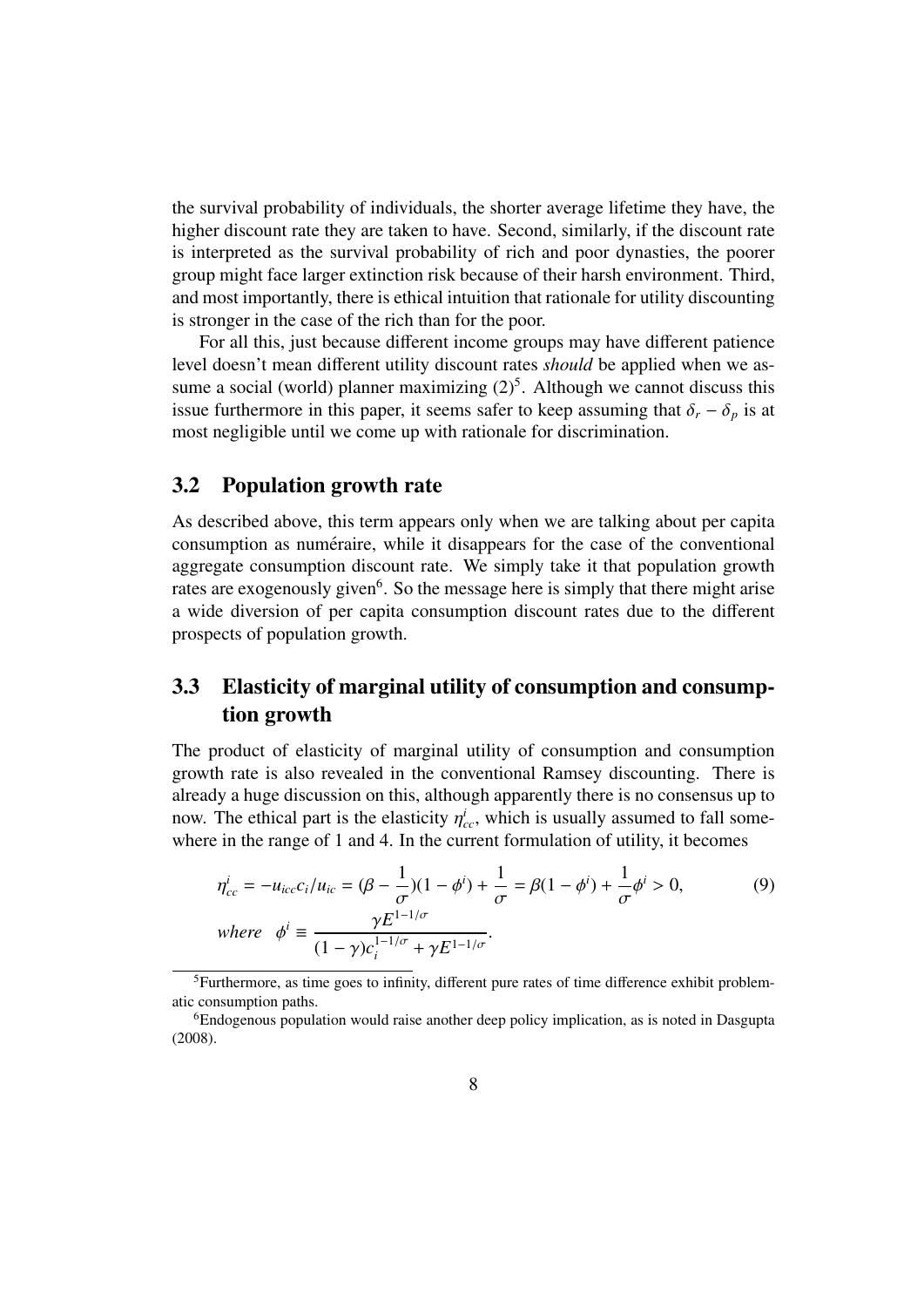The newly denoted  $\phi^i$  can be rewritten as  $\frac{u_E E}{u_C + u_E E}$ , implying this variable is the value share of the environment (Hoel and Sterner 2007). Again, our interest lies in the difference of the elasticity between the rich and the poor. The partial derivative of the value share of the environment w.r.t. consumption reveals itself as

$$
\frac{\partial \phi^i}{\partial c_i} = -\frac{\gamma (1 - \gamma)(1 - 1/\sigma)(c_i/E)^{-1/\sigma}/E}{[(1 - \gamma)(c_i/E)^{1 - 1/\sigma} + \gamma]^2} = \begin{cases} < 0 & \text{if } \sigma > 1\\ > 0 & \text{if } 0 < \sigma < 1, \end{cases}
$$

which is to say, when the consumer cuts back on "consumption" of the environment by  $\sigma$ (> 1)% in responding to a relative price hike of the environment by 1%, the value share of the environment decreases as consumption rises. On the contrary, if the elasticity of substitution is less than 1%, it decreases. So we have

$$
\eta_{cc}^r - \eta_{cc}^p = -(\beta - \frac{1}{\sigma})(\phi^r - \phi^p),
$$

whose sign is dependent upon the sign of  $\phi^r - \phi^p$ , as well as upon whether  $\beta \sigma > 1$ . When  $0 < \sigma < 1$ , which is an interesting case for climate change debate, it is likely that  $\phi^r > \phi^p$ , in which case the elasticity of the rich,  $\eta^r_{cc}$ , is smaller (larger) than that of the poor,  $\eta_{cc}^p$ , if and only if  $\beta \sigma$  > (<)1.

The portion of consumption growth includes nothing ethical, and it is governed by consumption prospects written on the wall of scenarios. It is usually considered to be positive at least for the short- and mid-term, except for some anomalies. Azar and Sterner (1996) and Dasgupta (2008), among others, consider the possibility of declining consumption when deriving consumption discount rate, particularly accounting for the externality of climate change.

### **3.4 Inequality aversion and utility growth**

Our assumption of global social welfare function generates the difference of utility growth rates weighted by inequality aversion parameter. The case of  $\alpha = 0$  collapses to the usual representative agent utility; in contrast, a Rawlsian would set the parameter at  $\alpha = -\infty$ .  $\alpha$  is an ethical parameter to address intragenerational equity between the rich and the poor<sup>7</sup>. It is hard to allocate a priori a specific number to this, so it would be safest to conduct sensitivity analysis, or even resort to unknown weighting (see Section 4).

<sup>7</sup>As mentioned above, we skip the problem of inequality *within* each group.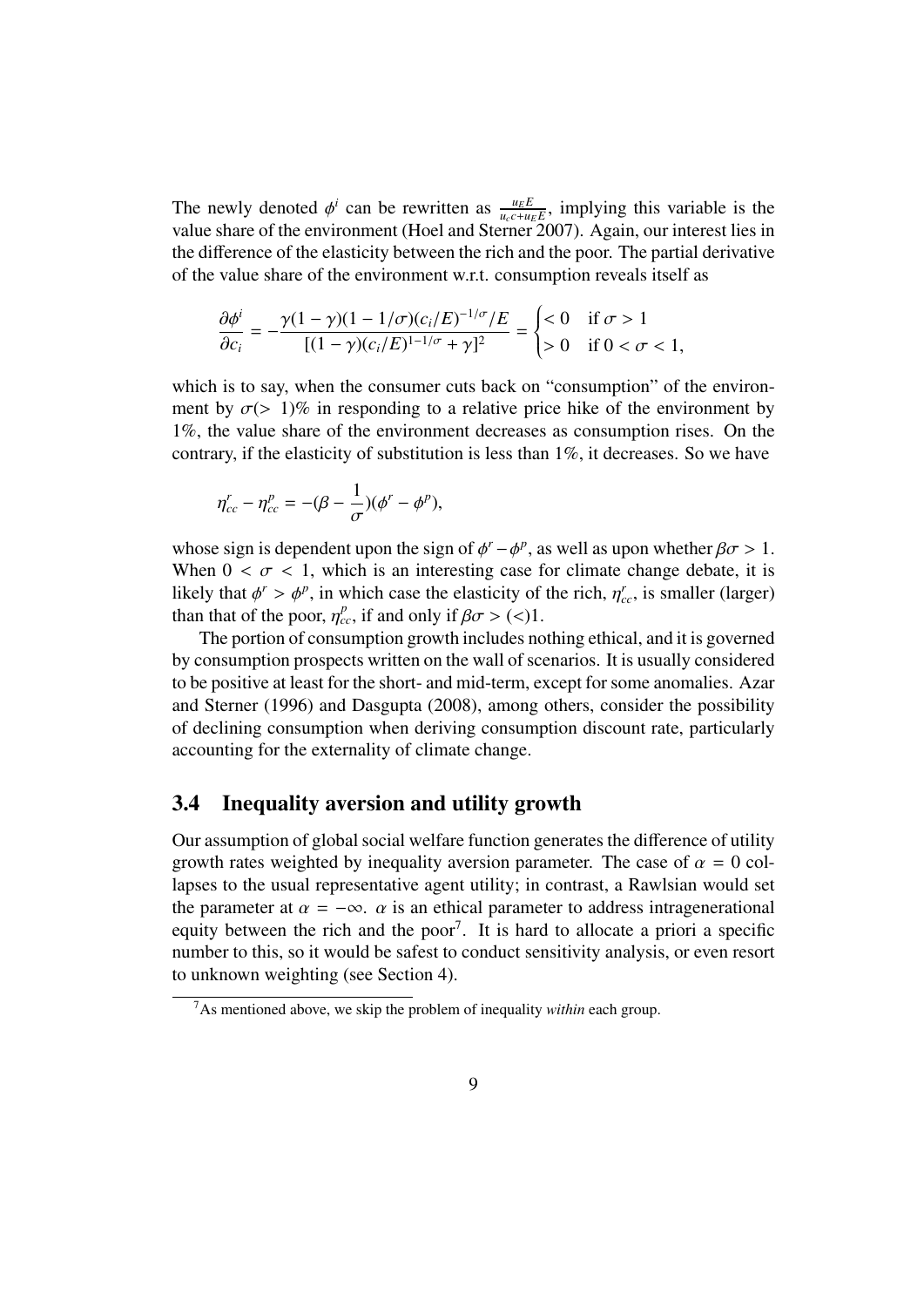The utility growth rate for *i* can be obtained by taking the time derivative of (8):

$$
\dot{u}/u = (1 - \beta) \frac{\sigma}{\sigma - 1} \frac{d}{dt} \log[(1 - \gamma)c_i^{1 - 1/\sigma} + \gamma E^{1 - 1/\sigma}]
$$
  
=  $(1 - \beta)[(1 - \phi^i)c_i/c_i + \phi^i \dot{E}/E].$  (10)

## **3.5 Environment growth and cross elasticity of marginal utility of consumption**

Whether the environment is complement or substitute of consumption is both theoretically and empirically a challenge. In our formulation, however, a straightforward calculation shown in Hoel and Sterner (2007) leads to the cross elasticity of marginal utility of consumption

$$
\eta_{cE}^i \equiv -u_{icE}E/u_{ic} = (\beta - \frac{1}{\sigma})\phi^i,\tag{11}
$$

which is positive (negative) if and only if  $\beta \sigma$  > (<)1. The last term of the RHS in (7) is then

$$
(\beta - \frac{1}{\sigma})(\phi^r - \phi^p)\dot{E}/E.
$$

### **3.6 Summary**

A numerical example will help us understand the current exercise. Before that, to recap, the per capita consumption discount rates for the current specific utility function is, by substituting  $(10)$ ,  $(9)$  and  $(11)$ ,

$$
\rho_i^{pcc} = \delta_i - \frac{\dot{L}_i}{L_i} + (\alpha(1 - \beta) + \beta - \frac{1}{\sigma}) \Big[ (1 - \phi^i) \frac{\dot{c}_i}{c_i} + \phi^i \frac{\dot{E}}{E} \Big] + \frac{1}{\sigma} \frac{\dot{c}_i}{c_i}
$$
(12)

in contrast to the benchmark conventional discount rate,  $\rho = \delta + \beta \dot{c}/c$ , or another benchmark for aggregate consumption discount rate (Hoel and Sterner 2007),

$$
\rho=\delta+\Big[(\beta-\frac{1}{\sigma})(1-\phi)+\frac{1}{\sigma}\Big]\frac{\dot{c}}{c}+(\beta-\frac{1}{\sigma})\phi\frac{\dot{E}}{E}.
$$

If the numéraire is the environment, its shadow price  $\sum_{i=r,p} [L_i u_i^{-\alpha}]$  $e^{-\alpha}e^{-\delta_i t}\partial u_i/\partial E$ ] can be shown to change according to

$$
\rho^{E} = \sum_{i=p,r} \psi_{i} \bigg[ \delta_{i} - \frac{\dot{L}_{i}}{L_{i}} + (\alpha(1-\beta) + \beta - \frac{1}{\sigma}) \bigg[ (1-\phi^{i}) \frac{\dot{c}_{i}}{c_{i}} + \phi^{i} \frac{\dot{E}}{E} \bigg] + \frac{1}{\sigma} \frac{\dot{E}}{E} \bigg],
$$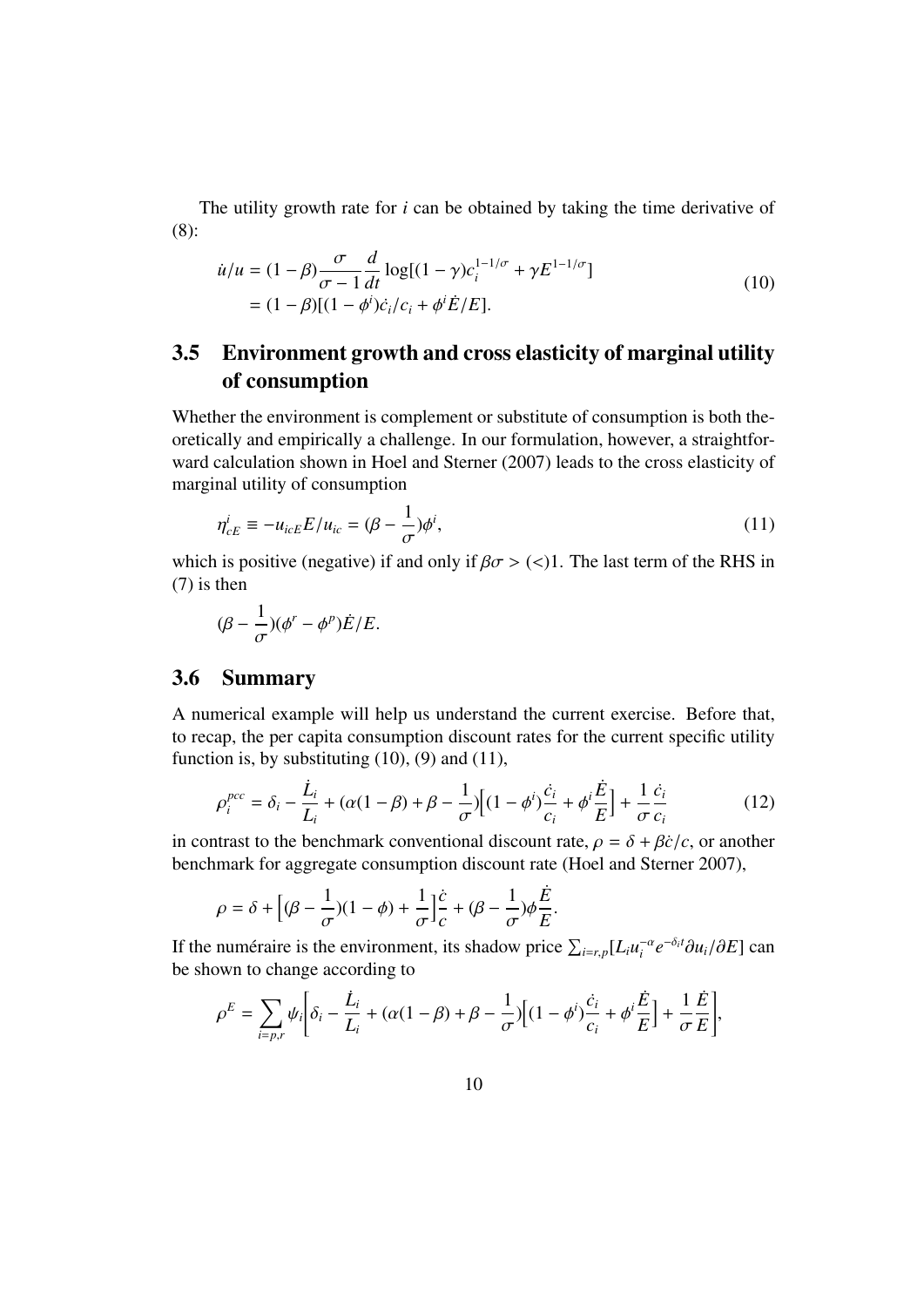where  $\psi_i = \frac{L_i u_i^{-\alpha} e^{-\delta_i t} \partial u_i / \partial E}{\sum [L_i u_i^{-\alpha} e^{-\delta_i t} \partial u_i / \partial E}$  $\frac{L_i u_i}{\sum [L_i u_i^{-\alpha} e^{-\delta_i t} \partial u_i/\partial E]}$  is, by analogy with the value share of the environment  $\phi$ , the "marginal welfare share" of the income group  $i = p, r$ . Using the per capita consumption rate above, the environment discount rate is equivalent to

$$
\rho^{E} = \sum_{i=p,r} \psi_i \Big[ \rho_i^{pcc} - \frac{1}{\sigma} (\frac{\dot{c}_i}{c_i} - \frac{\dot{E}}{E}) \Big].
$$

This shows that the scarcity of the environment relative to consumption should be deducted from the usual consumption discount rate, and that the weighted sum of the residual rates is the correct environment discount rate.

To formalize the impacts of parameters on the disaggregated discount rates, below are the derivatives of the discount rates with regard to selected parameters.

$$
\partial \rho_i^{pcc} / \partial \alpha = (1 - \beta) [(1 - \phi^i) \frac{\dot{c}_i}{c_i} + \phi^i \frac{\dot{E}}{E}], \qquad (13)
$$

$$
\partial \rho_i^{pcc} / \partial \beta = (1 - \alpha) [(1 - \phi^i) \frac{\dot{c}_i}{c_i} + \phi^i \frac{\dot{E}}{E}], \tag{14}
$$

$$
\partial \rho_i^{pcc} / \partial \sigma = \frac{\phi^i}{\sigma^2} (\frac{\dot{E}}{E} - \frac{\dot{c}_i}{c_i}).
$$
\n(15)

The partial derivative with regard to  $\alpha$  is just  $\dot{u}/u$ , since the parameter does not appear in the other parts than the utility growth rate in (5). Note also that the effect of  $\alpha$  and  $\beta$  on the discount rates of *i* is symmetric if  $0 < \alpha, \beta < 1$ .

Now, let us rewrite the difference in  $\rho_i^{pcc}$  $_{i}^{pcc}$ , (7):

$$
\rho_r^{pcc} - \rho_p^{pcc} = (\delta_r - \delta_p) - \left[\frac{\dot{L}_r}{L_r} - \frac{\dot{L}_p}{L_p}\right] \n+ \left[\alpha(1-\beta) + \beta - \frac{1}{\sigma}\right] \left[(1-\phi^r)\frac{\dot{c}_r}{c_r} - (1-\phi^p)\frac{\dot{c}_p}{c_p} + (\phi^r - \phi^p)\frac{\dot{E}}{E}\right] \n+ \frac{1}{\sigma} \left[\frac{\dot{c}_r}{c_r} - \frac{\dot{c}_p}{c_p}\right]
$$
\n(16)

It is straightforward to interpret the third term on the RHS of (16), the first bracket of which can be re-arranged as  $[\alpha(1-\beta)+\beta-\frac{1}{\alpha}]$  $\frac{1}{\sigma}$ ] =  $(1 - \frac{1}{\sigma})$  $\frac{1}{\sigma}$ ) –  $(1 - \alpha)(1 - \beta)$ , and becomes negative if, say,  $\alpha, \beta < 1$  for the poor substitutability case  $(0 < \sigma < 1)$ . Whereas its sign is ambiguous when either  $\alpha$  or  $\beta$  is more than unity.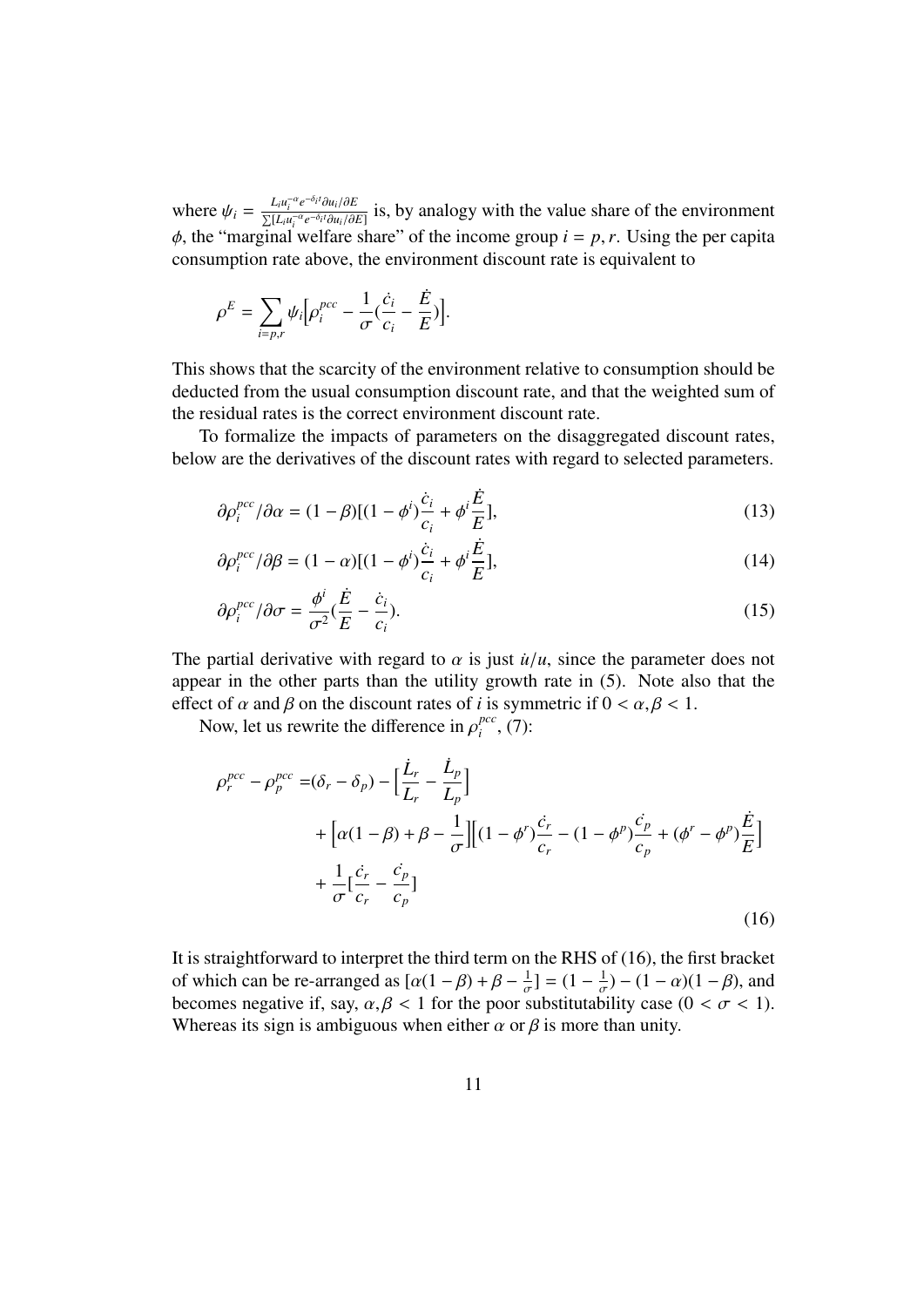#### **3.7 Examples**

For simplicity, throughout the examples below, the pure rate of time preference and the population growth rate are set equal between the two groups ( $\delta_r = \delta_p =$ 0.1% and  $\dot{L}_r / L_r = \dot{L}_p / L_p = 0.5\%$ ).

We first look at the case of different consumption growth rates (Figure 1). We let  $\alpha$  to be varied at 4, 2, 1, and -1. The other assumptions are:  $\beta = 2$ ,  $\sigma = 0.7$ ,  $\gamma = 0.1$ ,  $\dot{c}_r/c_r = 1.3\%$  (as is the average employed in Stern (2006]),  $c_p/c_p = 0.65\%$  and  $\dot{E}/E = 0.5\%$  (i.e. environmental quality is growing at an even slower pace than consumption of the poor), so that the cross elasticity  $\eta_{cE}$  is positive. The initial level of consumption in the rich is 100 times higher than that in the poor. The conventional Ramsey discount rate would read  $r = 2.7\%$  in the rich and  $r = 1.4\%$  in the poor. The wedge of discount rates between the rich and poor widens as time goes by, since the poor consumption growth rate is so low to settle to the long-run discount rate. When inequality aversion is so strong as  $\alpha = 4$ , discounting of the rich, poor, and the environment are all negative for the first century. The environment discount rate, which is actually negative, starts with -0.5%, then gradually increases, and almost reaches 0% within the same period.

To focus on how the value share of the environment affects the divergence, let us assume away the difference in the consumption growth,  $\dot{c}_r/c_r = \dot{c}_p/c_p = \dot{c}/c$ , corresponding to the Figures 2 and 3. In this case the discount rate wedge, (16), is simplified as

$$
\rho_r^{pcc} - \rho_p^{pcc} = [(1 - \frac{1}{\sigma}) - (1 - \alpha)(1 - \beta)](\phi^r - \phi^p)(\frac{\dot{E}}{E} - \frac{\dot{c}}{c})
$$
(17)

Let the consumption growth rates for the rich and the poor equal to 1.3% and the environmental growth 0.5%. And even so, the divergence of the two consumption discount rates is not negligible especially from 20 years on, as is depicted in Figures 2 and 3 (but eventually it disappears since the value share of the lower income group catches up with the rich under equal consumption growth prospects). Since all the other parameters are set equal between the two groups, this is traceable to the third term in the RHS of (16); and this term is amplified by previously dismissed parameter of inequality aversion. Figure 2 differs from Figure 1 only in that consumption growth rates are identical for the rich and poor, but the gap of disaggregated discount rates is as huge as 1% for the case of strong inequality aversion,  $\alpha = 4$ . Figure 3 preserves most of the assumptions of Figure 2, but the substitutability of consumption goods and the environment is as high as 1.3.

To sum up these examples, we note, among others, that different consumption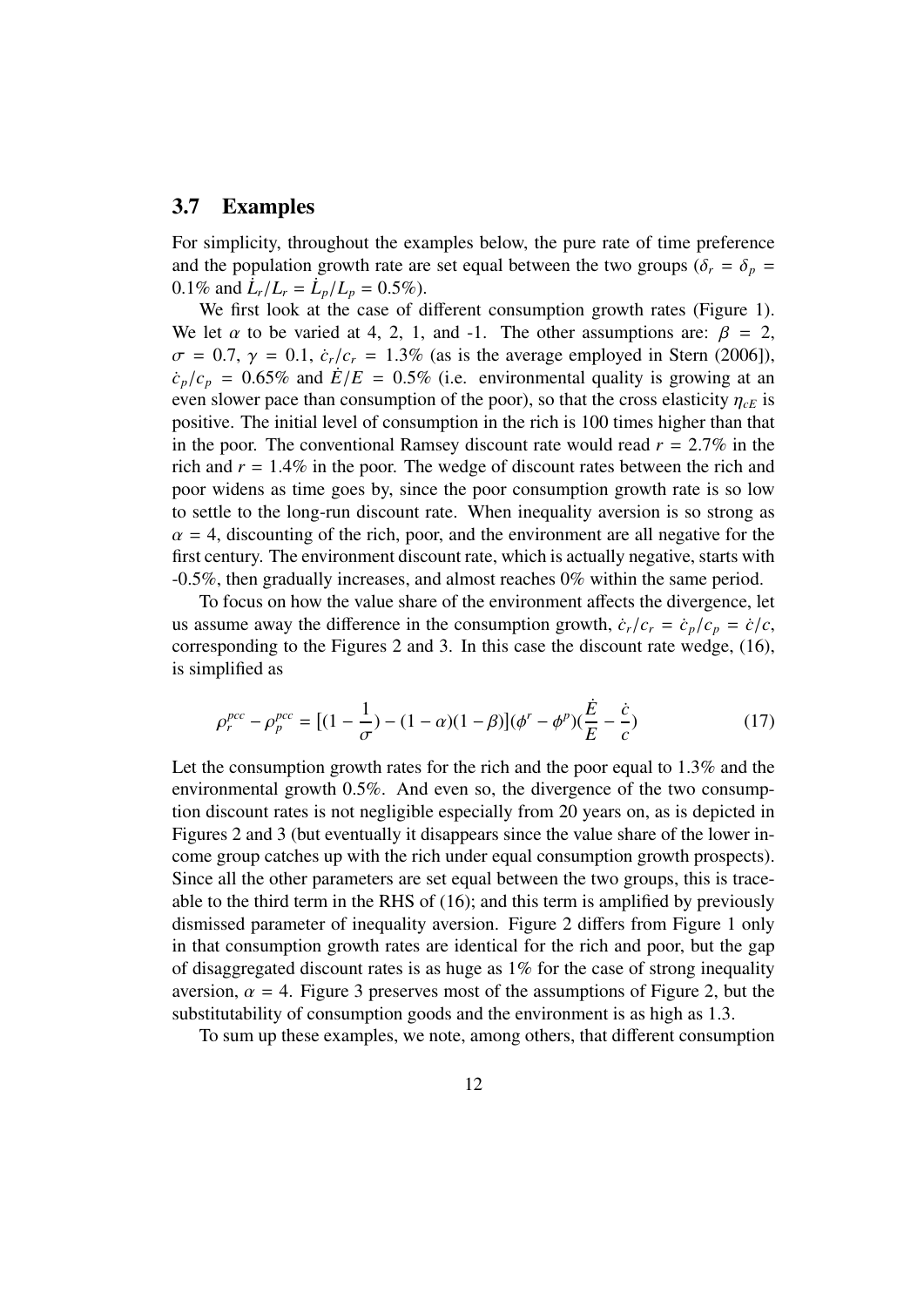



Figure 1: Discounting when the initial levels of per capita consumption are different  $(c_r(0) = 100c_p(0))$  and per capita consumption prospect for the rich is higher  $({\dot c}_r/c_r = 1.3\%, {\dot c}_p/c_p = 0.65\%$ ). The other parameters are:  $\alpha = 4, \beta = 2, \sigma = 0.7$ ,  $\gamma = 0.1$  and  $\dot{E}/\dot{E} = 0.5\%$ ) for the top left,  $\alpha = 2$  for the top right,  $\alpha = 1$  for the bottom left, and  $\alpha = -1$  for the bottom right.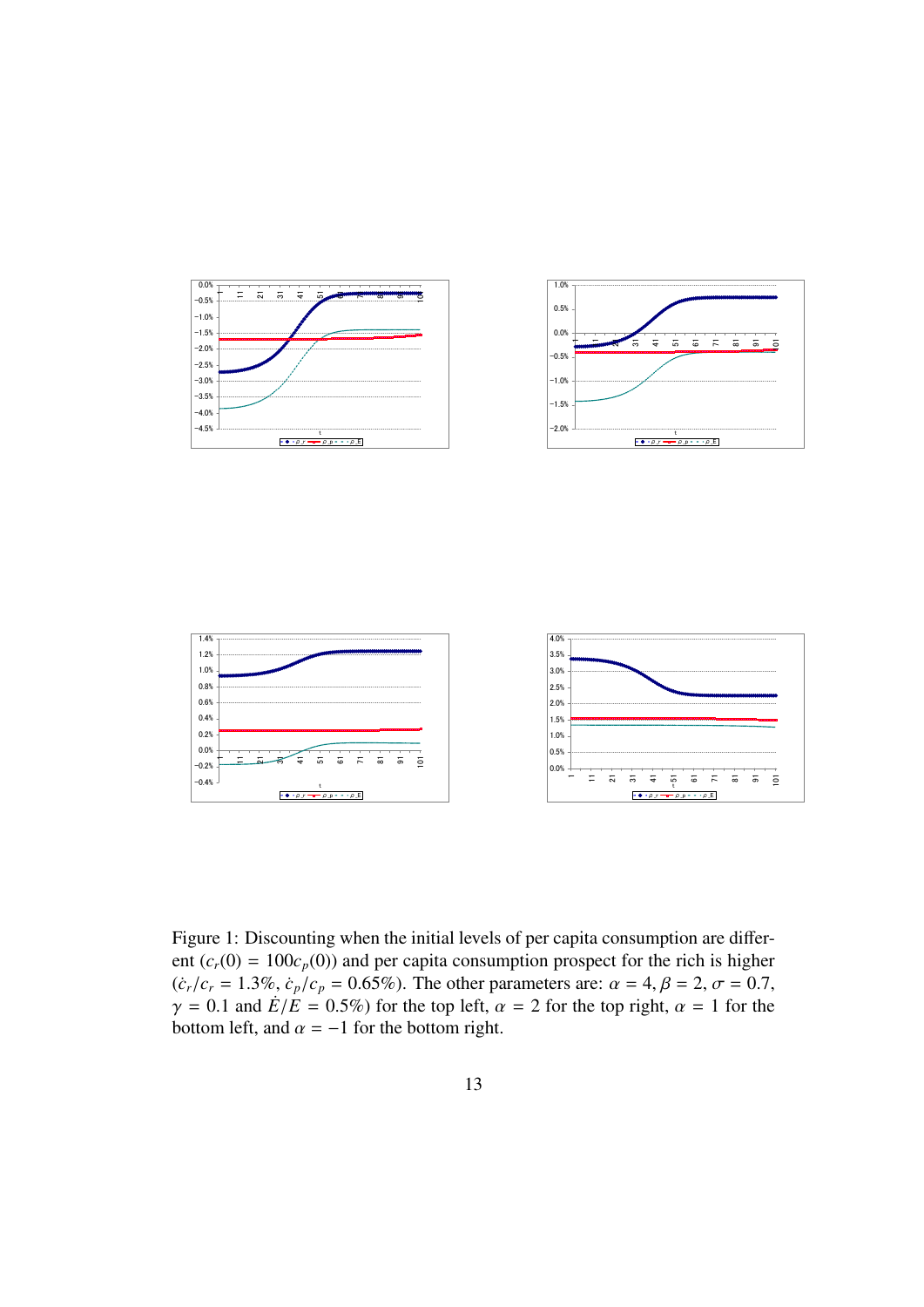

È 5  $\overline{5}$ न<br><u>व</u>  $\frac{5}{1-\rho}$ - ق<br>م — و  $\bar{\mathbf{r}}$  $\overline{5}$  $\overline{\mathbf{s}}$ 

 $\overline{5}$ 

 $\overline{1}$ 

Figure 2: Discounting when the initial levels of per capita consumption are different  $(c_r(0) = 100c_p(0))$  but the prospects of consumption growth are the same( $\dot{c}_r/c_r = \dot{c}_p/c_p = 1.3\%$ ). All the other assumptions in Figure 1 hold:  $\beta = 2$ ,  $\sigma = 0.7$ ,  $\gamma = 0.1$ ,  $\dot{E}/E = 0.5\%$  and  $\alpha = 4$  for the top left,  $\alpha = 2$  for the top right,  $\alpha = 1$  for the bottom left, and  $\alpha = -1$  for the bottom right.

 $-0.2%$ <br> $-0.4%$ 

− Ξ.  $\tilde{\phantom{0}}$ ఞ ÷. 5 5 Ε. ౚ ᇹ ≘

 $\frac{1}{2}$ -<br><u>0</u>  $\frac{t}{s-\rho}$  $\frac{1}{\rho - \rho}$  $\frac{1}{\sqrt{2}}$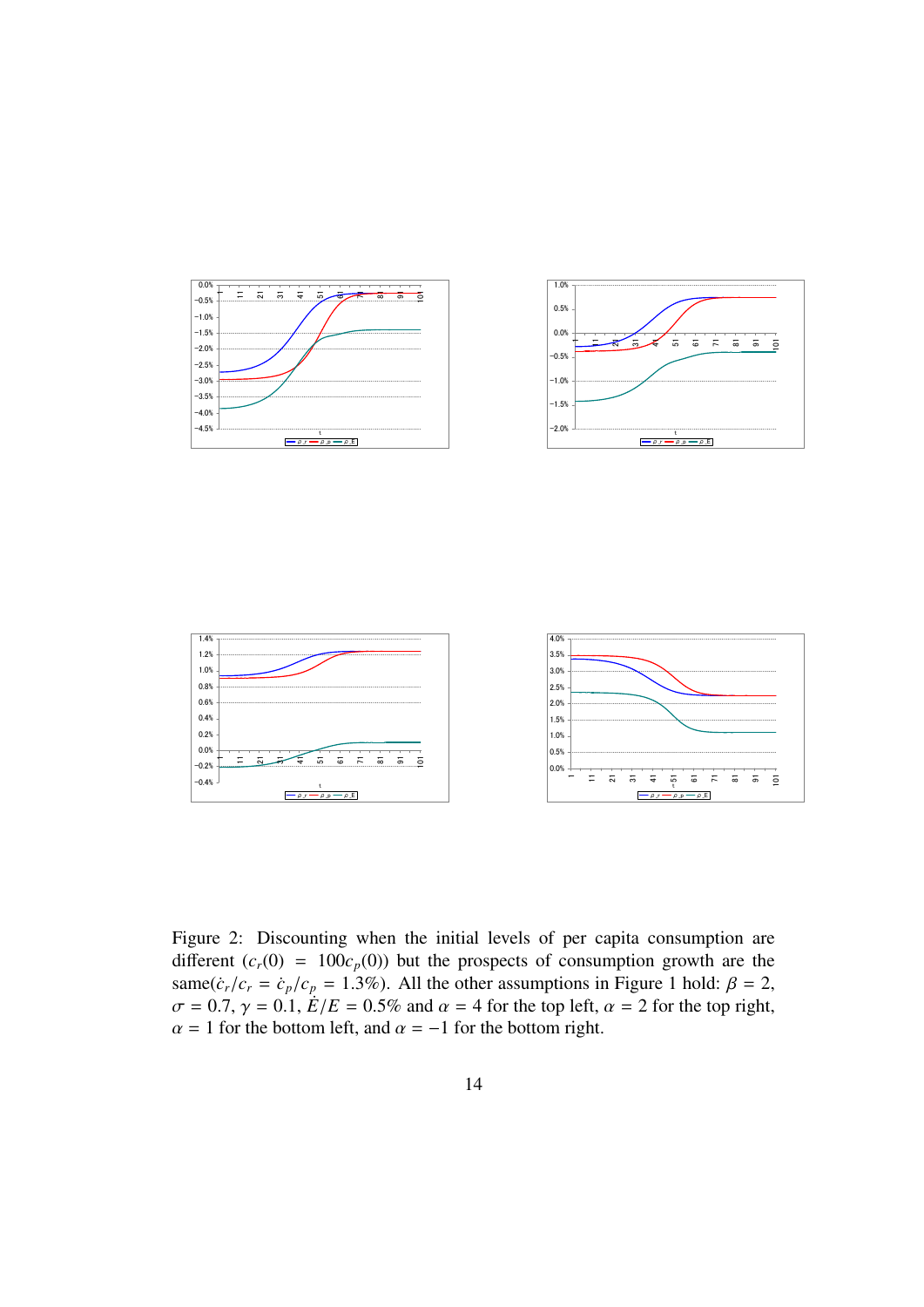





Figure 3: Discounting with high substitutability between consumption and the environment. As in Fig.2, the initial levels of per capita consumption are different  $(c_r(0) = 100c_p(0))$  but the prospects of consumption growth are the same $(\dot{c}_r/c_r =$  $c_p/c_p = 1.3\%$ ). The other parameters are:  $\beta = 2$ ,  $\sigma = 1.3$ ,  $\gamma = 0.1$ ,  $\dot{E}/E = 0.5\%$ and  $\alpha = 4$  for the top left,  $\alpha = 2$  for the top right,  $\alpha = 1$  for the bottom left, and  $\alpha = -1$  for the bottom right.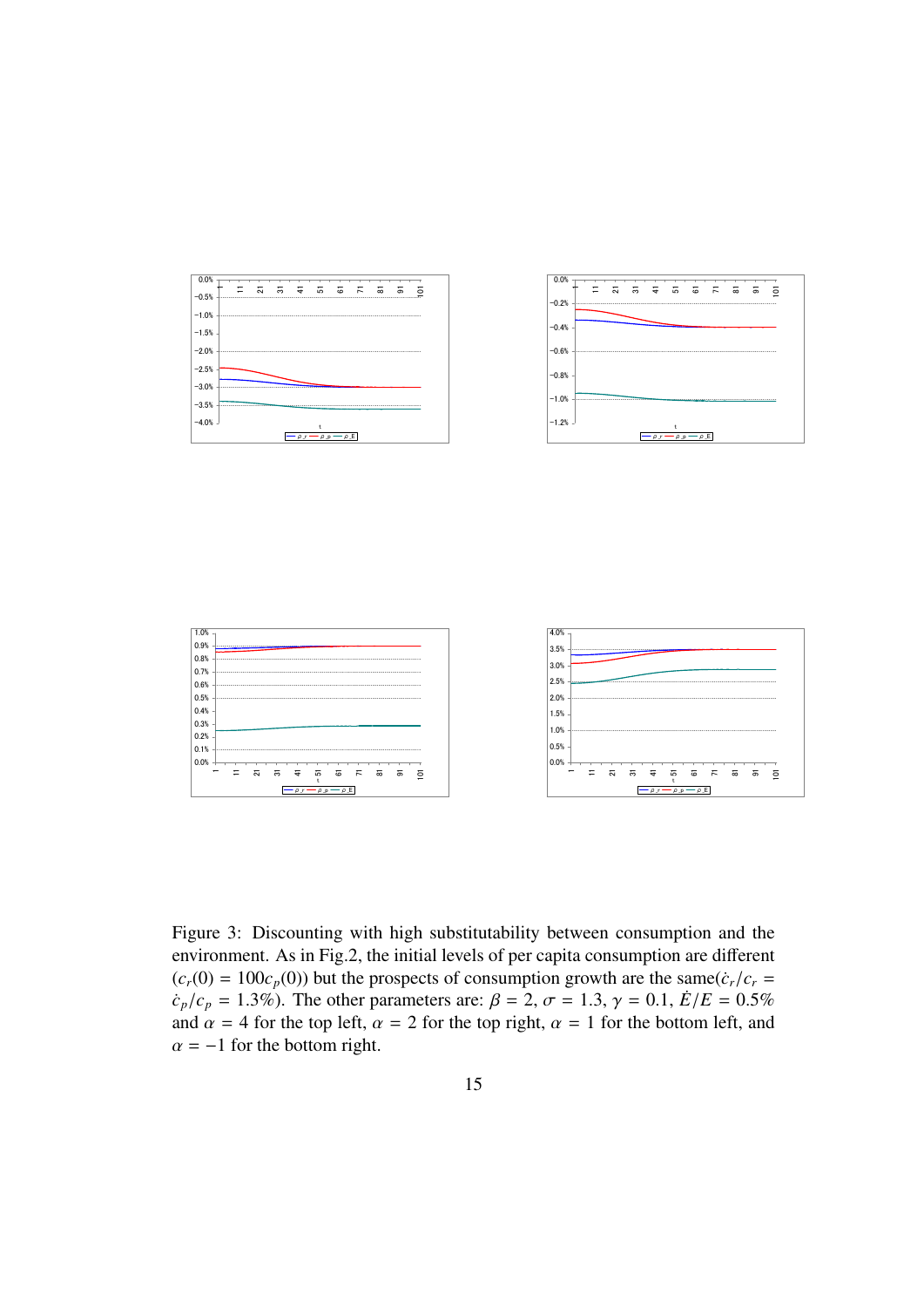growth rates widen the disaggregated discount rates, but the value share of the environment, teaming up with inequality aversion and elasticity of marginal utility, drives the wedge even if the consumption growth rates are the same. In the latter case, the gap is to be warranted for the transition period until the eventual convergence. Much has been discussed on elasticity of marginal utility of consumption, but how inequality aversion can be determined is not all that clear, which we turn to in the next section.

# **4 Unknown Weighting to Determine Inequality Aversion**

Thus far, we have been proceeding the discussion as if all the parameter values are to be given once we face a problem in practice. In practice, we can move forward in the opposite direction with some parameters being left unknown, and see an implication of an hypothetical decision to be revealed in the unknown parameters. This is especially relevant in the current context since, in delineating (16), we have seen that (in)equality aversion in our SWF boosts the difference in the discount rates between the rich and the poor. However, we know nothing beforehand about descriptively or normatively appropriate value of  $\alpha$ , let alone the other ethical parameters. In a classic literature in the theoretical and practical basis for project evaluation, Dasgupta et al. (1972) proposed distributional weights be treated as unknown. The role of the central planning officer, they argue, is to calculate the switching value of the weight, placed on distributional considerations, and let them see the implications of policy options they have to allocate to consumption in the aggregate and that of the disadvantaged. This approach, by nature, has its own limitation: it's hard to identify what governs allocative decisions in reality. In this section, we simply assume that all the parameter values but the parameter in question are known.

In this section, we modify their example and reinterpret it in a dynamic context of climate change policy to see how disaggregated discounting and inequality aversion is applied. Their original problem is summarized in Table I. Assume there are two agricultural projects for irrigation. Project A is to provide irrigation for commercial agriculture, in which case society as a whole receives net benefit of 5 and poor peasants obtain net benefit of 2. Project B is an irrigation for subsistence agriculture, which gives society and peasants net benefits of 1 and 5, respectively. The society as a whole wants to maximize the social profit  $V = B_1 + \omega B_2$ ,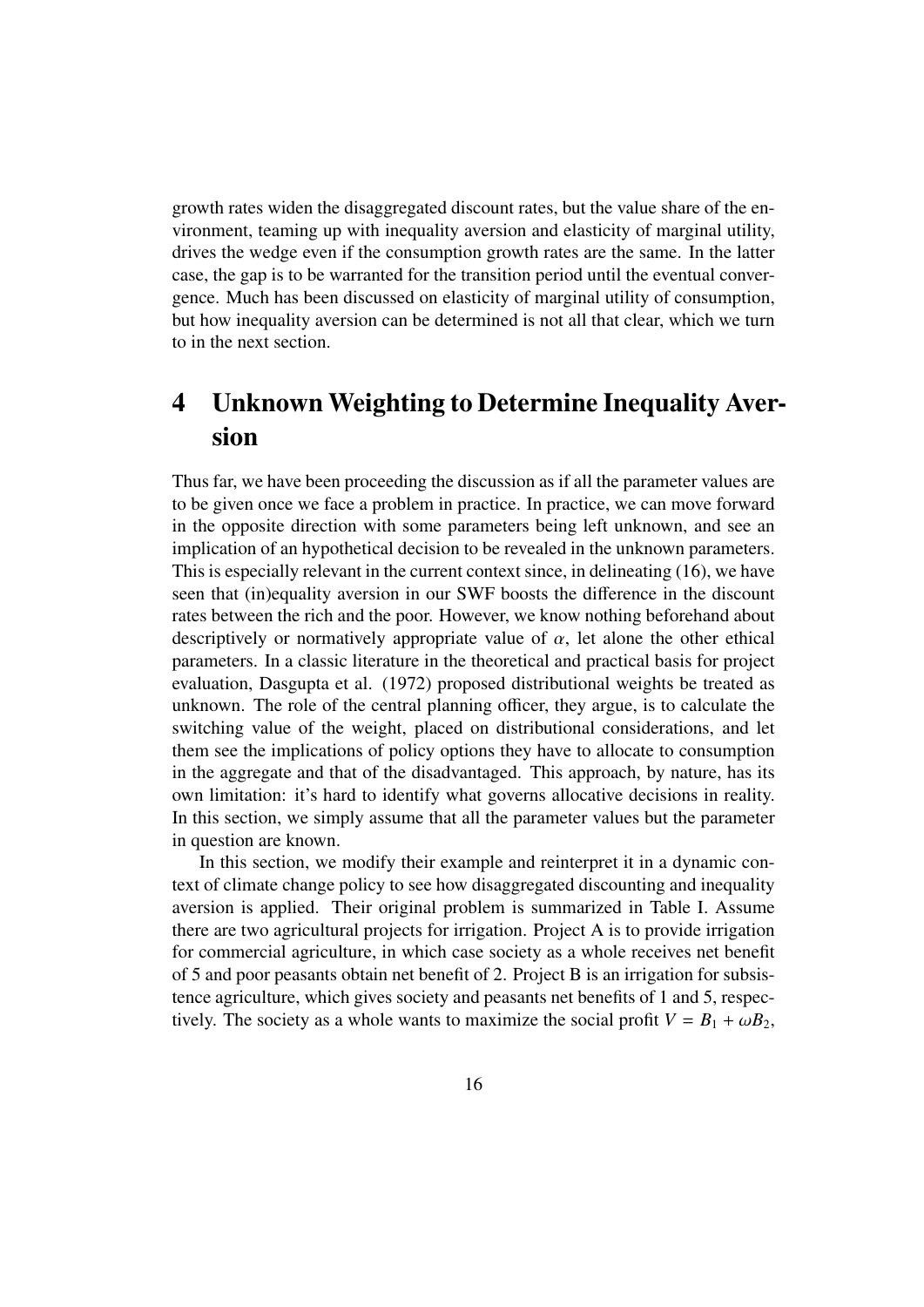|           | net aggregate consumption peasants' consumption |  |
|-----------|-------------------------------------------------|--|
| Project A |                                                 |  |
| Project B |                                                 |  |

*Table I.* The original problem of unknown weighting in a hypothetical cost-benefit analysis in Dasgupta et al. (1972).

where  $B_1$  and  $B_2$  stand for net benefit for aggregate and for peasants and  $\omega$  is a weight on the consumption of peasants, which is presumably taken as unknown.

It will prove useful if we consider the enterprise as a mix of Project A and Project B, each being allocated shares of *a* and (1−*a*). So the social profit becomes  $(4-3\omega)a + (1+5\omega)$ , which then leads to conditional, corner solution of  $a = 1$  for  $\omega \leq 4/3$  and  $a = 0$  for  $\omega \geq 4/3$ . In sum, if the social weight given to the poor is roughly more than 1.33, the subsistence agriculture project should be employed. We can depict iso-profit curves in a  $(B_1, B_2)$  plane for a given value of  $\omega$ , on which a new set of curves corresponding to this switching value of the weight, 4/3, can be overdrawn. According to this sensible frame of discussion, rather than laying down the law of a certain number as a normative weight, the planner should show the political leadership implied weighting values for each project to be opted for. The leadership would then know rather objectively how much significance she would juxtapose if a project or the other is to be adopted.

Our natural extension here is to assume a modern central planning officer who faces climate change, an intergenerational problem. Leave the numerical examples intact from the original problem, but net *per capita* social profit from Project A is composed of 5 and 2, the former reaped by the (richer) future generations and the latter by the poor in the contemporary (Table II)<sup>8</sup>. Likewise, net *per capita* social profit from Project B generates only 1 unit for future generation and 5 units for the poor group at the current time. To simplify the two pillar strategies for climate change, label the two recipient sectors as "mitigation" and "adaptation" for convenience. The effect of mitigation is revealed in *t* years, whereas adaptation is an approach that benefits the contemporary poor who live in the lowland areas, deemed most vulnerable to climate change. The objective function of the social planner is  $V = B_1 + \omega B_2$ , where  $B_1$  is the net per capita social profit that will arise to the rich in  $t$  years by the mitigation policy, and  $B_2$  is that to the poor in the present generation by the adaptation policy. Note that both are expressed in per capita consumption terms, as is the case for many social cost-benefit analyses.

<sup>&</sup>lt;sup>8</sup>In this section we use net per capita social profit and per capita consumption interchangeably.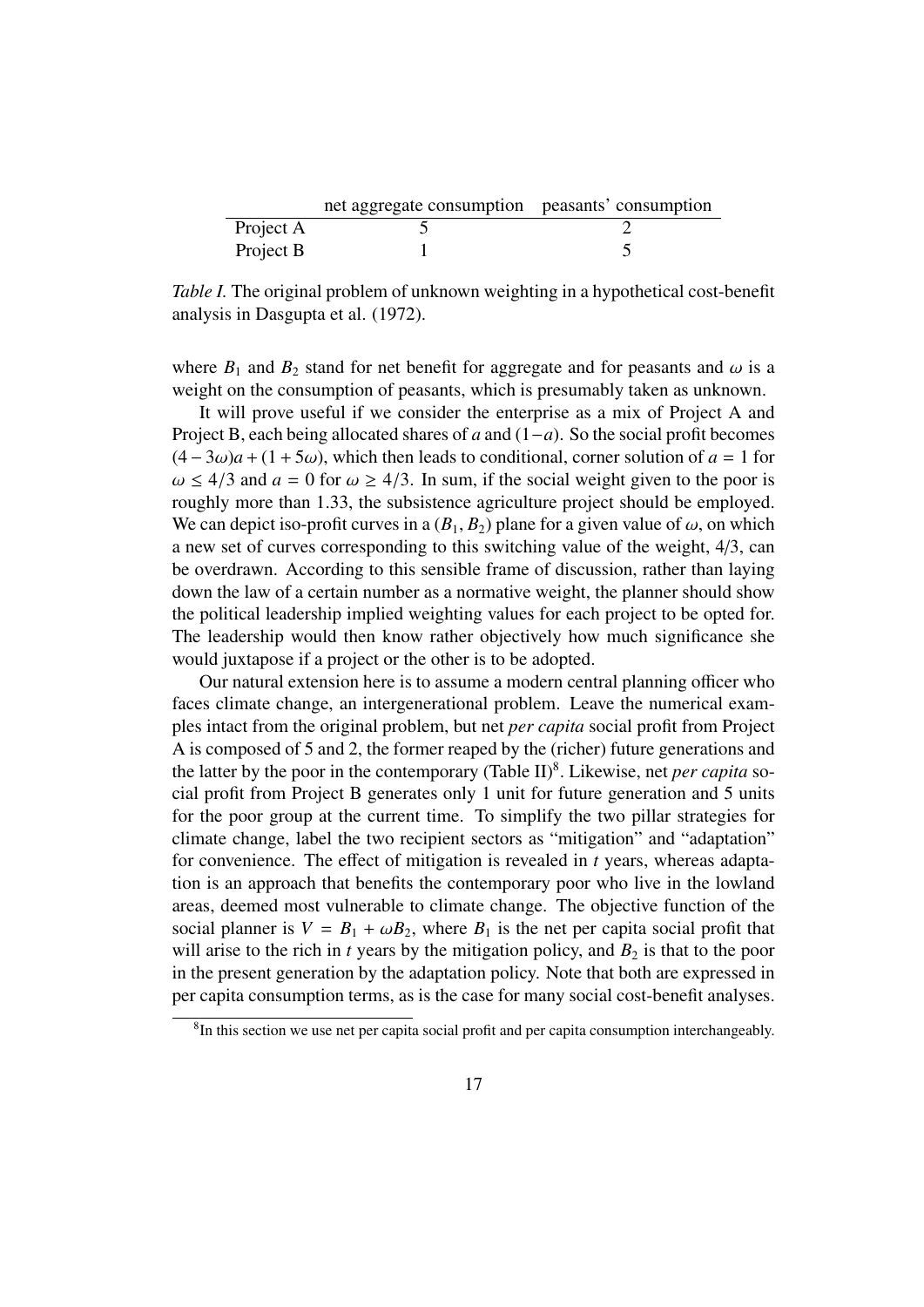|           | mitigation (for the future rich) adaptation (for the current poor) |
|-----------|--------------------------------------------------------------------|
| Project A |                                                                    |
| Project B |                                                                    |

*Table II.* A problem of unknown weighting for climate change.

Finally,  $\omega$  is an ex-ante unknown parameter.

By construction, per capita consumption of the mitigation sector, rather than social welfare or utility, is the numeraire  $(\partial V/\partial B_1 = 1)$ . In this problem we are asked to compare the benefits of the two groups who live in different time *and* space. In other words, this is a joint problem of intergenerational *and* intragenerational equity. To consider the benefits of the mitigation (i.e. rich) sector in the future, we can simply use the discount rate of (5) for the rich. We turn to the expression of the shadow price of the adaptation (i.e. poor) sector of the current time. Since the shadow price of the per capita social profit to the mitigation sector (the rich) in *t* years is normalized to unity, referring to the shadow price for deriving equation (5), the weight factor in  $V = B_1 + \omega B_2$  for this dynamic problem becomes

$$
\omega = \frac{L_p(0)}{L_r(t)} \left[ \frac{u^p(0)}{u^r(t)} \right]^{-\alpha} \frac{u_c^p(0)}{u_c^r(t)/(1+\delta_r)^t},\tag{18}
$$

which is the marginal rate of substitution (minus 1) of the consumption of the future rich by the present poor. As we have seen above, opting for Project B (adaptation) with  $a = 0$  would mean that the planner must have set the weight parameter  $\omega$  as more than 4/3.

Taking the natural logarithm of the above equation for  $\omega$ , which is set at the switching value of 4/3, we have

$$
\ln(4/3) = (\ln L_p(0) - \ln L_r(t)) - \alpha (\ln u^p(0) - \ln u^r(t)) + (\ln u^p_c(0) - \ln u^r_c(t)) + t \ln(1 + \delta_r),
$$

which reads as  $ln(4/3) \approx 0.0025$ .

The other parameters and assumptions continue to hold from the previous section: the population growth rate is 0.5% and the forecast of the per capita consumption growth rate is 1.3% for the both regions. Regarding our ethical or normative parameters, let us assume the relative risk aversion  $\beta = 0.5$  and the pure rate of time preference for the rich,  $\delta_r$ , equals .001 (0.1%) per annum. The parameter attached to the environment,  $\gamma$ , is .1, so that the value share of the environment also becomes .1 in the year 0. Then the switching value of inequality aversion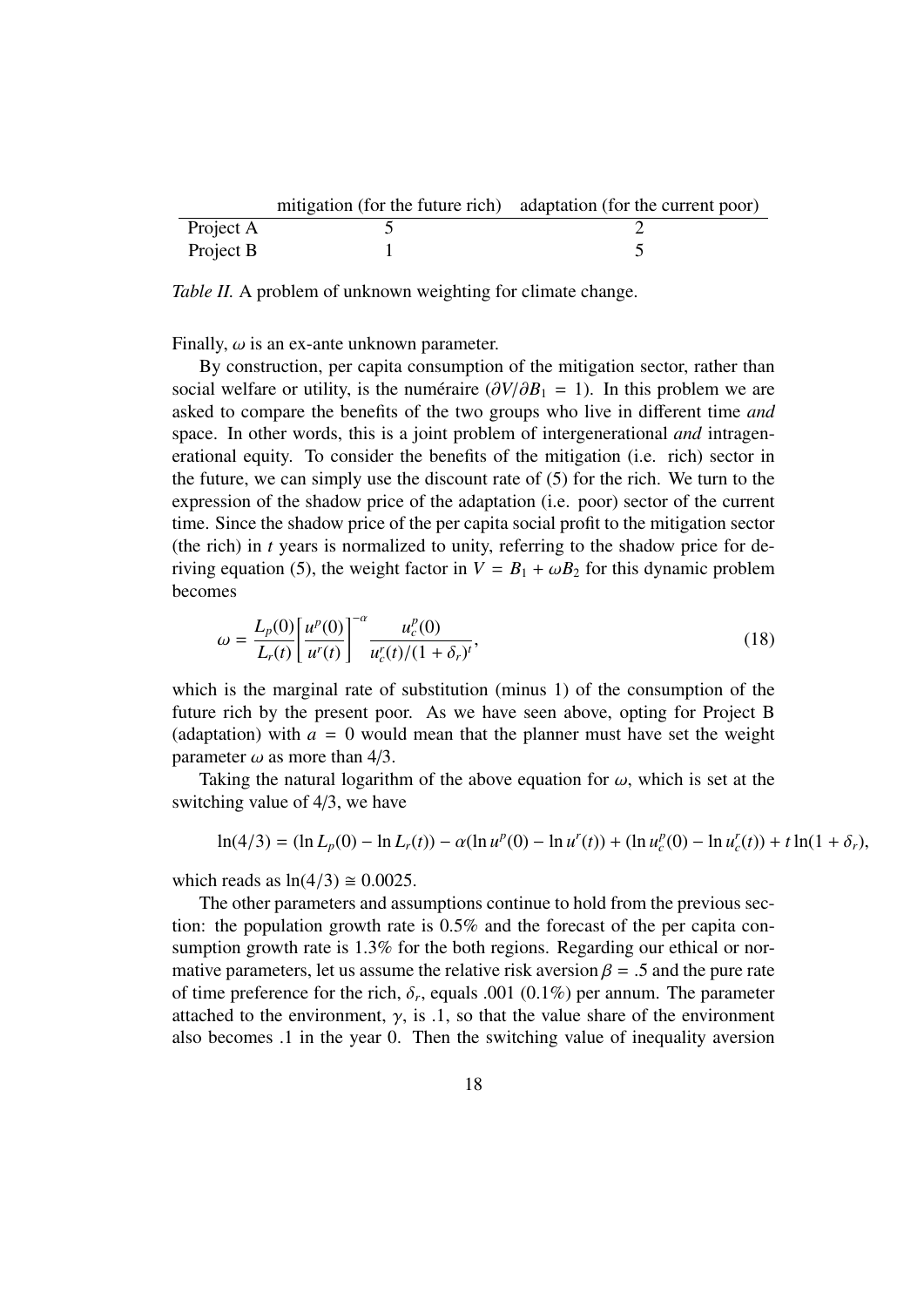$\alpha$  is computed as 3.14. Thus, for this specific numerical sample,  $\alpha$  turns out to represent *equality* aversion. It is difficult to determine an appropriate value for inequality aversion ex-ante, but we can tell the political leadership governing both worlds that the implied inequality aversion is such and such in this way.

# **5 Conclusion**

In the literature of discounting and climate change, it is customary to discuss discounting in terms of aggregate consumption. Consumption prospects in the future, however, should be wide apart between, say, the wealthiest nations and the bottom billion. Care for such a global distribution of income would lead to a move to disaggregate consumption discount rates. In this paper, we go back to the drawing board of social welfare function comprising the well-being of the rich and that of the poor, and have derived several discount rates for different numéraire. The most refined of such may be per capita consumption discount rate, which is comprised of utility discount rate, population growth, utility growth rate weighted by inequality aversion parameter, consumption growth rate weighted by elasticity of marginal utility, and environment growth rate multiplied by cross elasticity of marginal utility. All these might contribute to a wide difference in the rates of discount for the rich and the poor, from a global social planner perspective. Of particular significance is the mixed effect of relative risk aversion, elasticity of substitution, and inequality aversion. Furthermore, in this setting, one can treat intergenerational and intragenerational equity in a seamless manner. We carried on to assume a constant-elasticity-of-substitution and constant relative risk aversion utility for each group to specify characteristics of disaggregated discounting. Within the given framework, each of the above does make a difference between the two rates in numerical examples.

As is the case for all the discussion going on around discounting, ethical parameters are hard to be determined, so they should be discussed with sensitivity analysis in a reflective equilibrium manner. One potential way to do this was shown in the last section with a practice of unknown weighting.

There remain some important research items on the plate. We have assumed that the world can be divided simply into the rich and the poor, but in practical application they can vary as time goes by. Furthermore, climate change policy inherently involves income transfer among nations, which is not addressed in the current paper. It is not clear in such circumstances how, and according to what, we should disaggregate consumption and discounting. Another interesting issue that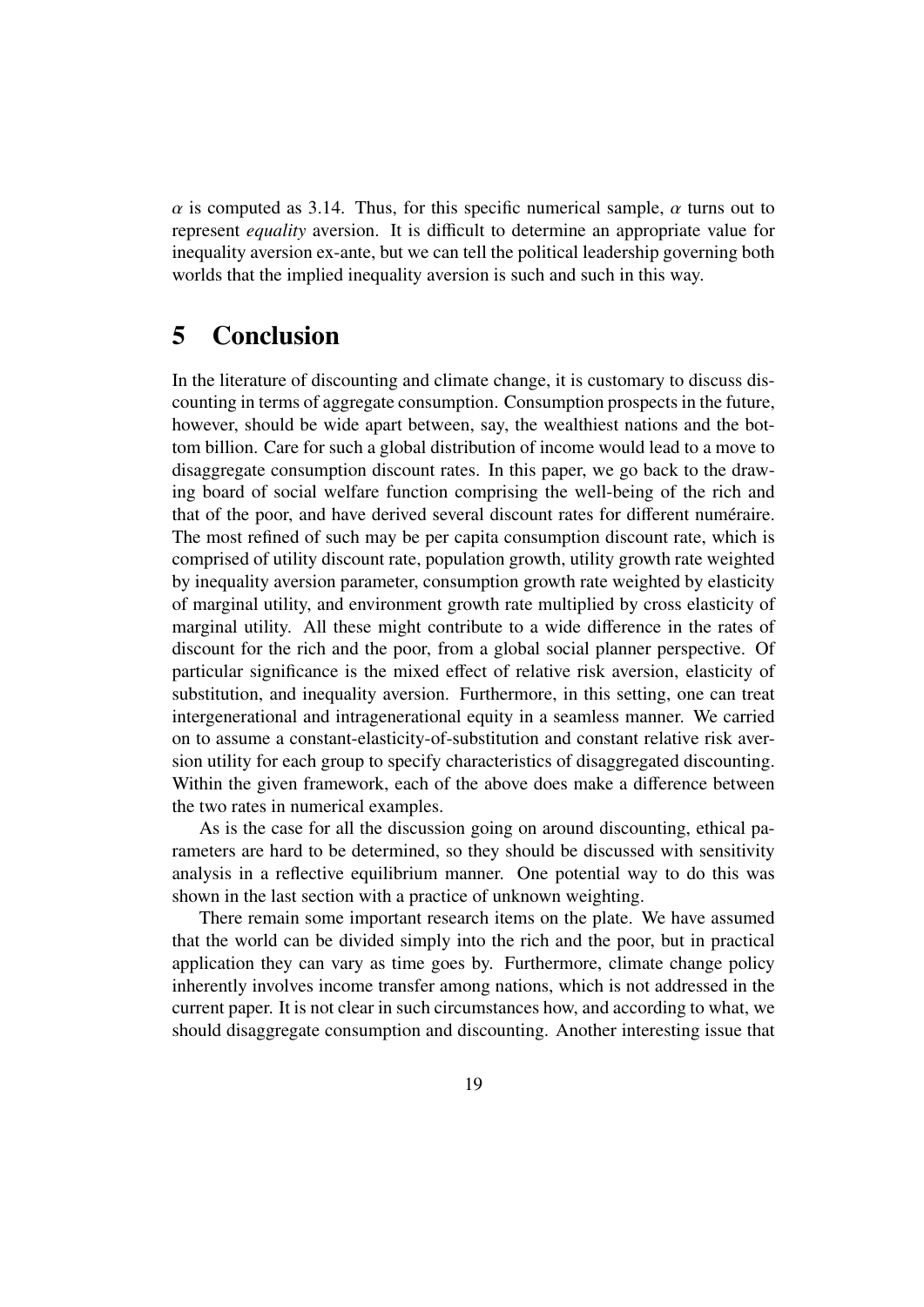arises from the current SWF is the order of aggregation and its effect on discount rates.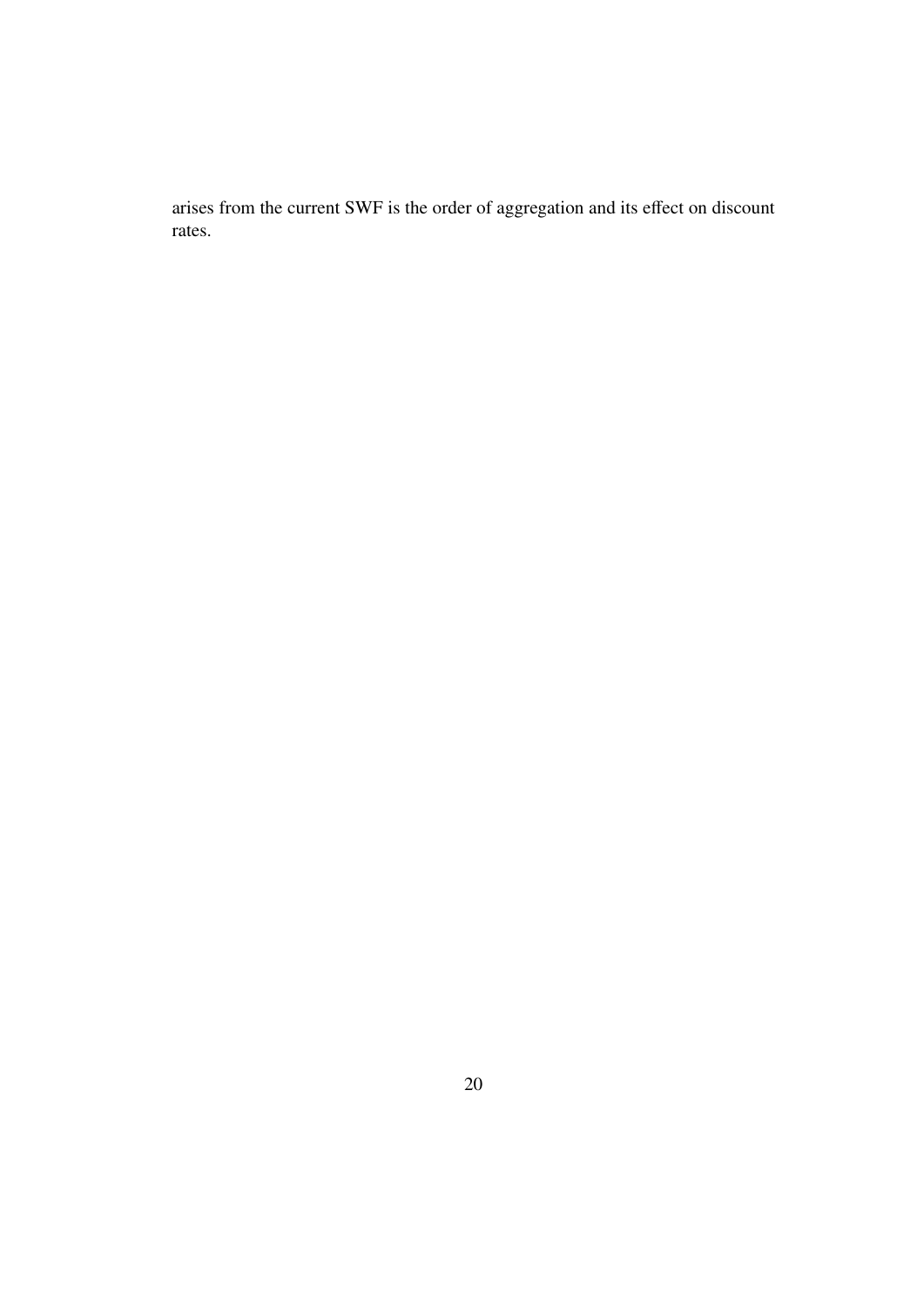## **References**

- [1] Anthoff, D. and Tol, R.S.J. (2010). On international equity weights and national decision making on climate change. *Journal of Environmental Economics and Management*, **60**, pp. 14-20.
- [2] Azar, C. (1999). Weight factors in cost-benefit analysis of climate change. *Environmental and Resource Economics*, **13**, pp. 249-268.
- [3] Azar, C. and Sterner, T. (1996). Discounting and distributional considerations in the context of global warming. *Ecological Economics*, **19**, pp. 169- 184.
- [4] Dasgupta, P. (2008). Discounting climate change. *Journal of Risk and Uncertainty*, **37**, pp. 141-169.
- [5] Dasgupta, P., Marglin, S. and Sen, A. (1972). *Guidelines for Project Evaluation*. Vienna: UNIDO.
- [6] Fankhauser, S., Tol, R.S. and Pearce, D.W. (1997). The aggregation of climate change damages: a welfare theoretic approach. *Environmental and Resource Economics*, **10**, pp. 249-266.
- [7] Frederick, S., Loewenstein, G. and O'Donoghue, T. (2002). Time discounting and time preference: a critical review. *Journal of Economic Literature*, **40**, pp. 351-401.
- [8] Gerlagh, R. and van der Zwaan, B.C.C. (2002). Long-term substitutability between environmental and man-made goods. *Journal of Environmental Economics and Management*, **44**, pp. 329-345.
- [9] Gollier, C. and Zeckhauser, R. (2005). Aggregation of heterogeneous time preferences. *Journal of Political Economy*, **113**, pp. 878-896.
- [10] Heal, G. (2005). Intertemporal welfare economics and the environment. in K.-G. Mäler and J.R. Vincent, eds., *Handbook of Environmental Economics* Vol.3. Amsterdam: Elsevier B.V.
- [11] Heal, G. (2009). Climate economics: a meta-review and some suggestions for future research. *Review of Environmental Economics and Policy*, **3**, pp. 4-21.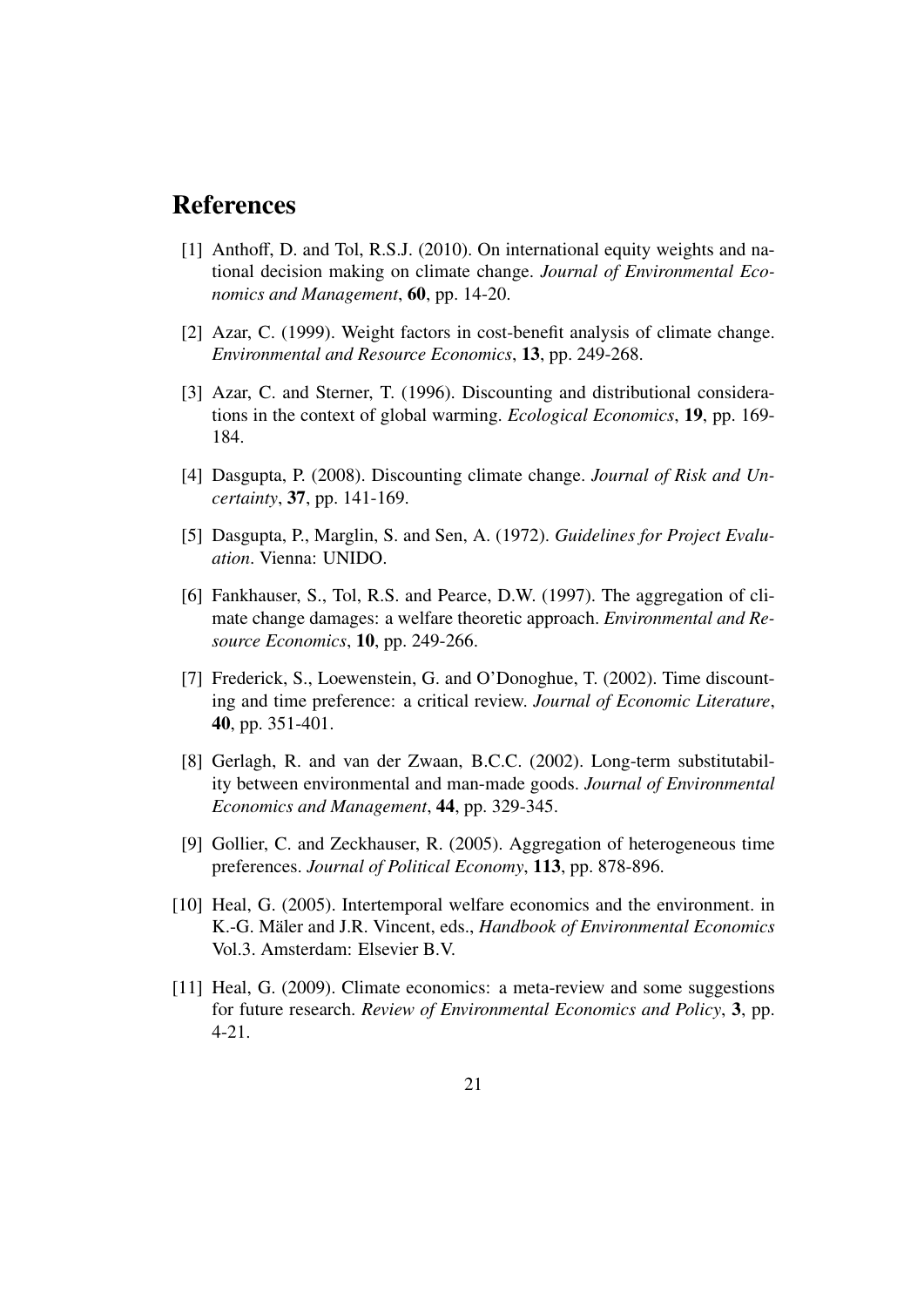- [12] Hoel, M. and Sterner, T. (2007). Discounting and relative prices. *Climatic Change*, **84**, pp. 265-280.
- [13] Johansson-Stenman, O. (2000). On the value of life in rich and poor countries and distributional weights beyond utilitarianism. *Environmental and Resource Economics*, **17**, pp. 299-310.
- [14] Johansson-Stenman, O. (2005). Distributional weights in cost-benefit analysis—Should we forget about them? *Land Economics*, **81**, pp. 337-352.
- [15] Kaplow, L. (2010). Concavity of utility, concavity of welfare, and redistribution of income. *International Tax and Public Finance*, **17**, pp. 25-42.
- [16] Kaplow, L. and Weisbach, D. (2011). Discount rates, social judgments, individuals' risk preferences and uncertainty. *Journal of Risk and Uncertainty*, **42**, pp. 125-143.
- [17] Krautkraemer, J.A. (1985). Optimal growth, resource amenities and the preservation of natural resources. *Review of Economic Studies*, **52**, pp. 153- 170.
- [18] Li, C-Z. and Löfgren, K.-G.  $(2000)$ . Renewable resources and economic sustainability: a dynamic analysis with heterogeneous time preferences. *Journal of Environmental Economics and Management*, **40**, pp. 236-250.
- [19] Lomborg, B. (2008). *Cool It: The Skeptical Environmentalist's Guide to Global Warming*. New York: Vintage.
- [20] López, R. (2005). Intragenerational versus intergenerational equity, in R.D. Simpson, M.A. Toman, and R.U. Ayres, eds., *Scarcity and Growth Revisited*. Washington, DC: RFF Press.
- [21] Nordhaus, W. (2008). *A Question of Balance*. New Haven: Yale University Press.
- [22] Pearce, D. (2003). The social cost of carbon and its policy implications. *Oxford Review of Economic Policy*, **19**, pp. 362-384.
- [23] Portney, P.R. and Weyant, J.P., eds. (1999). *Discounting and Intergenerational Equity*. Washington, DC: Resources for the Future.